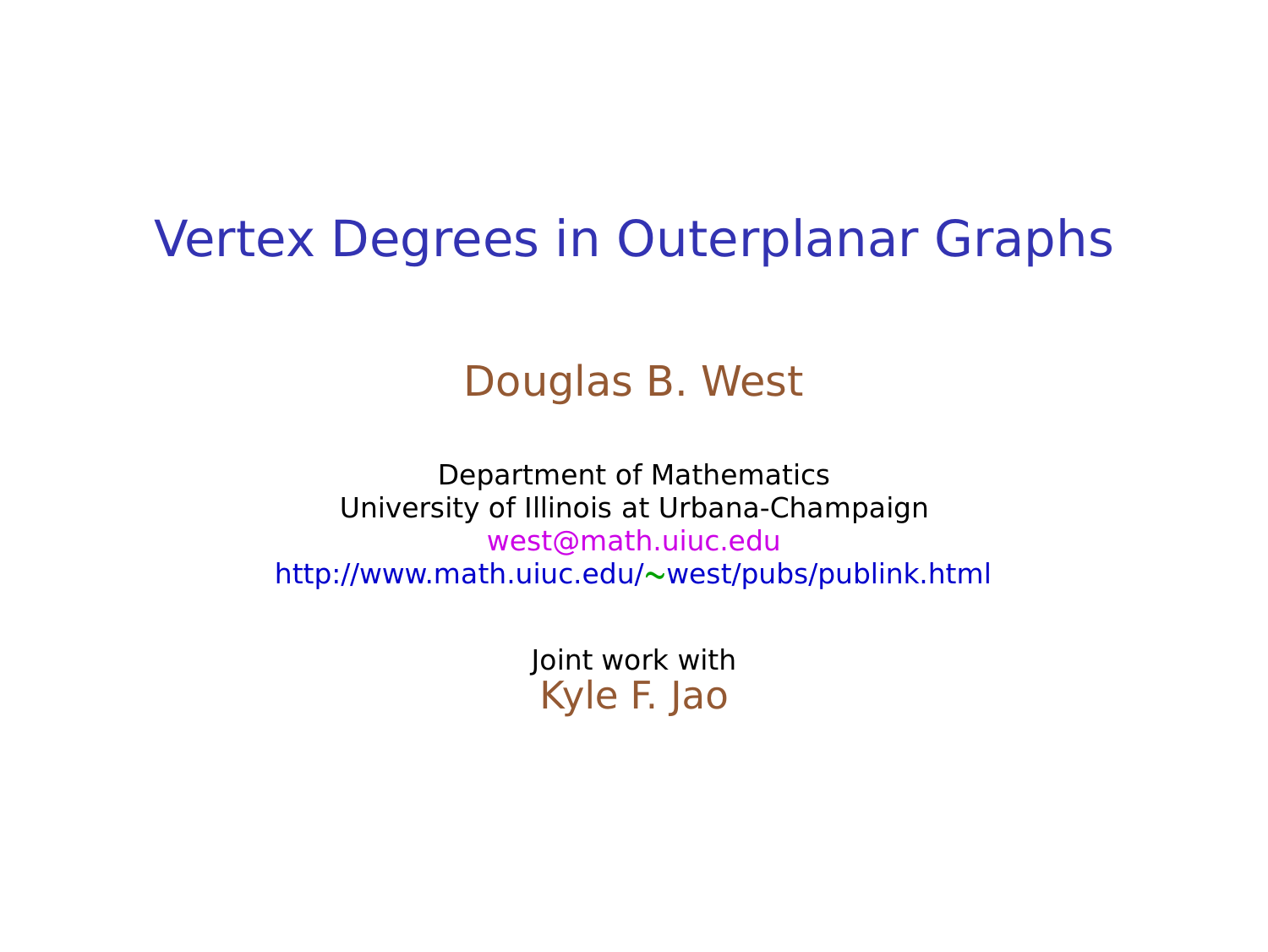**History** 

**Ques.** Erdős–Griggs [1991] How many vertices with degree  $\geq k$  can an *n*-vertex planar graph have?

**Def.** Call this maximum  $\alpha_k(n)$ .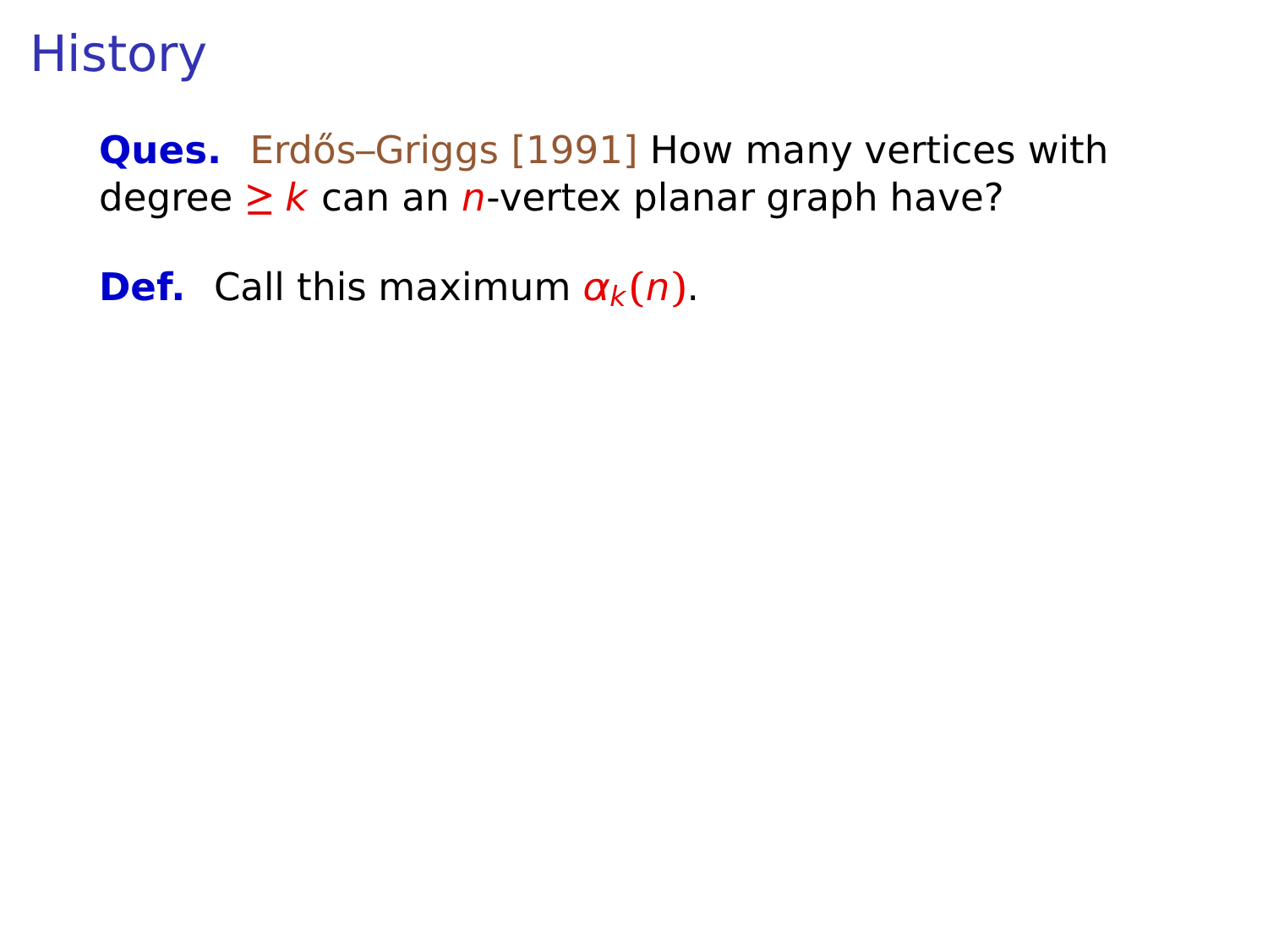**History** 

**Ques.** Erdős–Griggs [1991] How many vertices with degree  $\geq k$  can an *n*-vertex planar graph have?

**Def.** Call this maximum  $\alpha_k(n)$ .

 $\alpha_k(n) = n$  for  $k \leq 5$  Trivial  $\alpha_6(n) = \begin{cases} n-4 & n \text{ even} \\ n-5 & n \text{ odd} \end{cases}$ n − 5 n odd Grünbaum–Motzkin [1963]<br>n − 5 n odd  $\alpha_k(n) = \left\lfloor \frac{3n-12}{k-3} \right\rfloor$  for  $7 \le k \le 10$  Griggs–Lin [1995]  $\alpha_{11}(n) = \left\lfloor \frac{3n-18}{8} \right\rfloor$  for  $k = 11$  Griggs–Lin [1995]  $\alpha_k(n) = \left\lfloor \frac{2n-16}{k-6} \right\rfloor$  for  $k \ge 12$  West–Will [1993]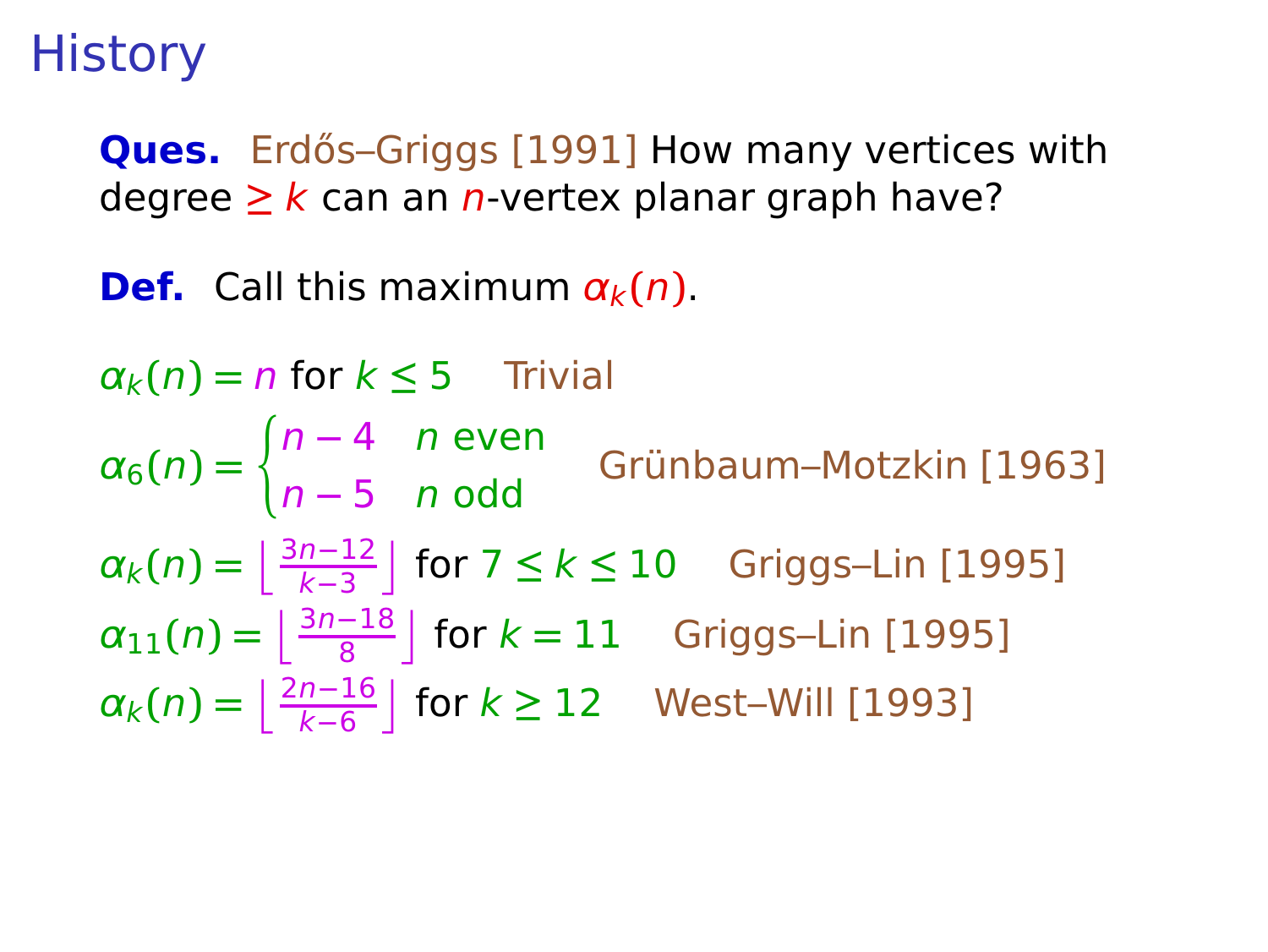**History** 

**Ques.** Erdős–Griggs [1991] How many vertices with degree  $\geq k$  can an *n*-vertex planar graph have?

**Def.** Call this maximum  $\alpha_k(n)$ .

 $\alpha_k(n) = n$  for  $k \leq 5$  Trivial  $\alpha_6(n) = \begin{cases} n-4 & n \text{ even} \\ n-5 & n \text{ odd} \end{cases}$ n − 5 n odd Grünbaum–Motzkin [1963]<br>n − 5 n odd  $\alpha_k(n) = \left\lfloor \frac{3n-12}{k-3} \right\rfloor$  for  $7 \le k \le 10$  Griggs–Lin [1995]  $\alpha_{11}(n) = \left\lfloor \frac{3n-18}{8} \right\rfloor$  for  $k = 11$  Griggs–Lin [1995]  $\alpha_k(n) = \left\lfloor \frac{2n-16}{k-6} \right\rfloor$  for  $k \ge 12$  West–Will [1993]

Also known: Maximum sum of the degrees of vertices with degree at least  $k$ .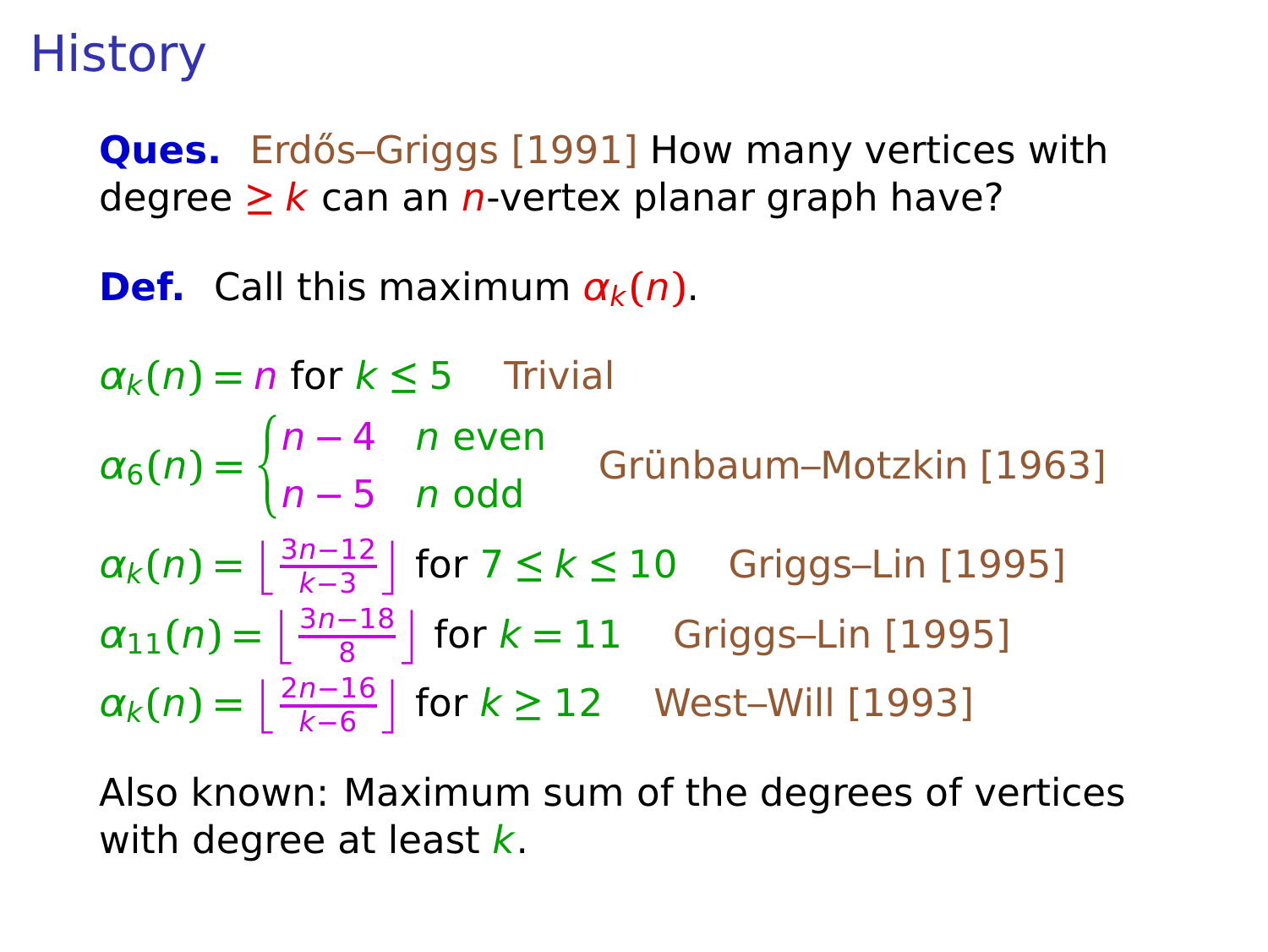For 
$$
n \ge 8
$$
,  $\alpha_6(n) = \begin{cases} n-4 & n \text{ even} \\ n-5 & n \text{ odd} \end{cases}$  Grünbaum–Motzkin '63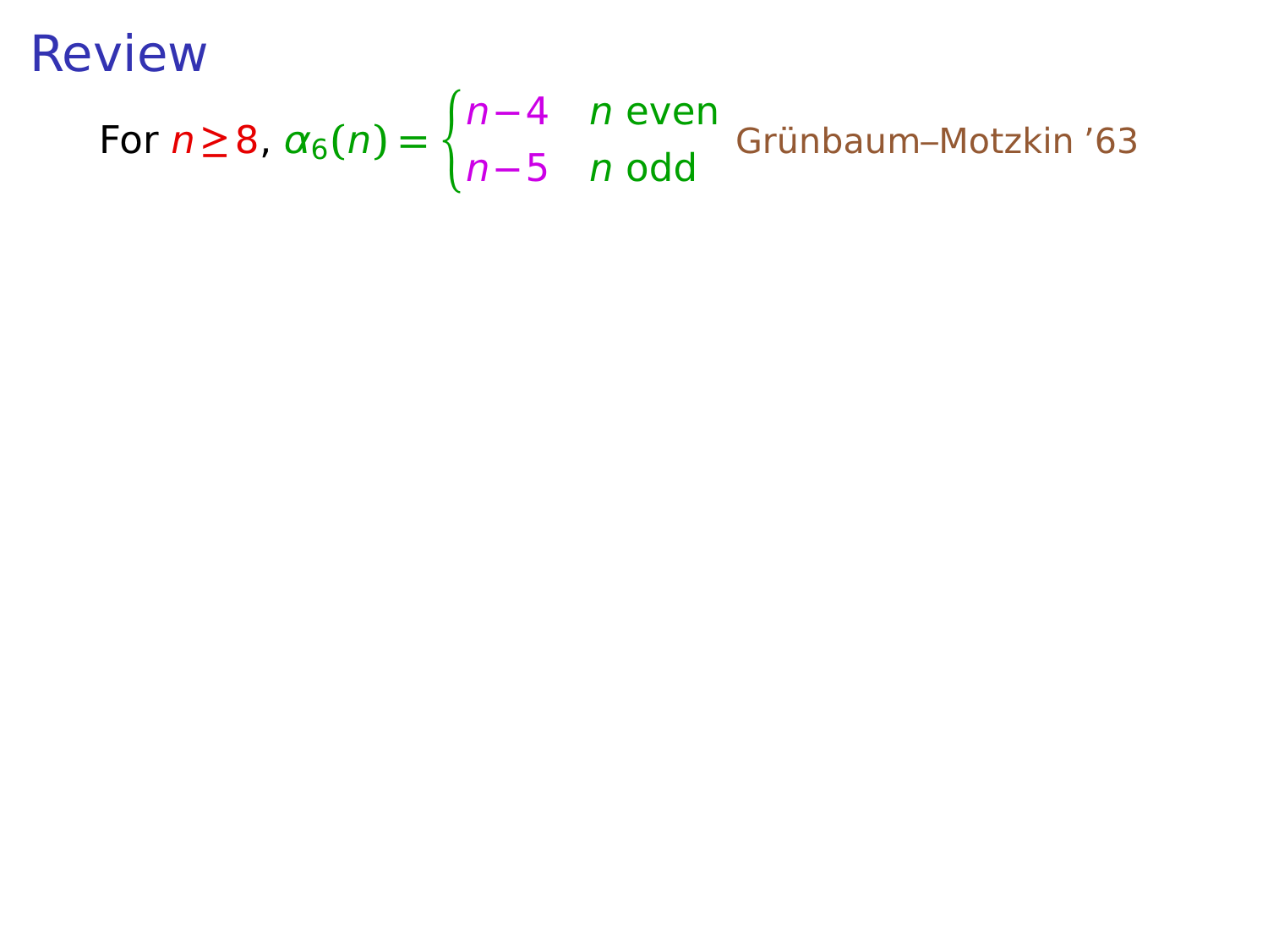For 
$$
n \ge 8
$$
,  $\alpha_6(n) = \begin{cases} n-4 & n \text{ even} \\ n-5 & n \text{ odd} \end{cases}$  Grünbaum-Motzkin '63

**•** Optimum is achieved by triangulations.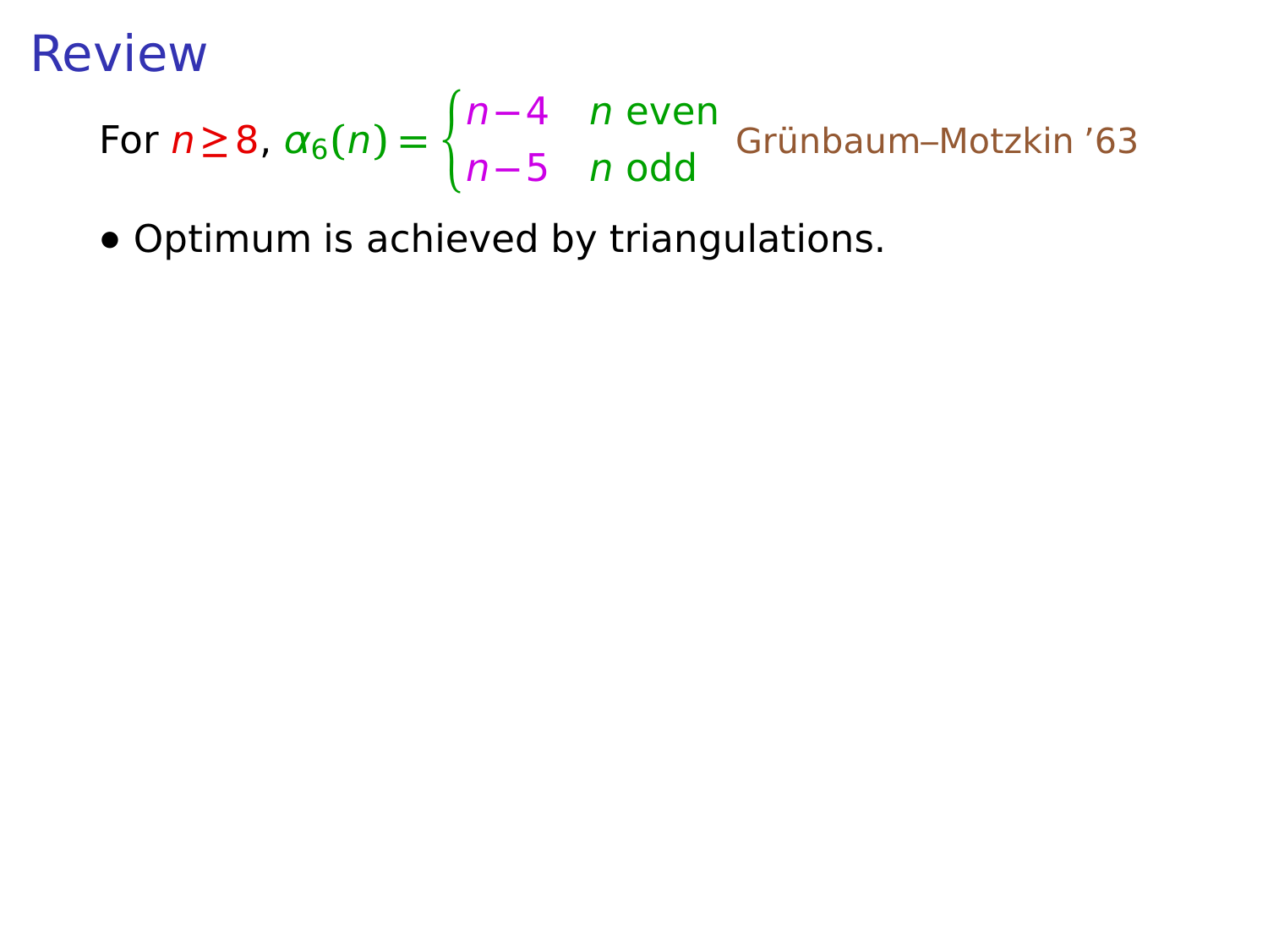For 
$$
n \ge 8
$$
,  $\alpha_6(n) = \begin{cases} n-4 & n \text{ even} \\ n-5 & n \text{ odd} \end{cases}$  Grünbaum-Motzkin '63

- **•** Optimum is achieved by triangulations.
- **•** Triangulations have minimum degree 3.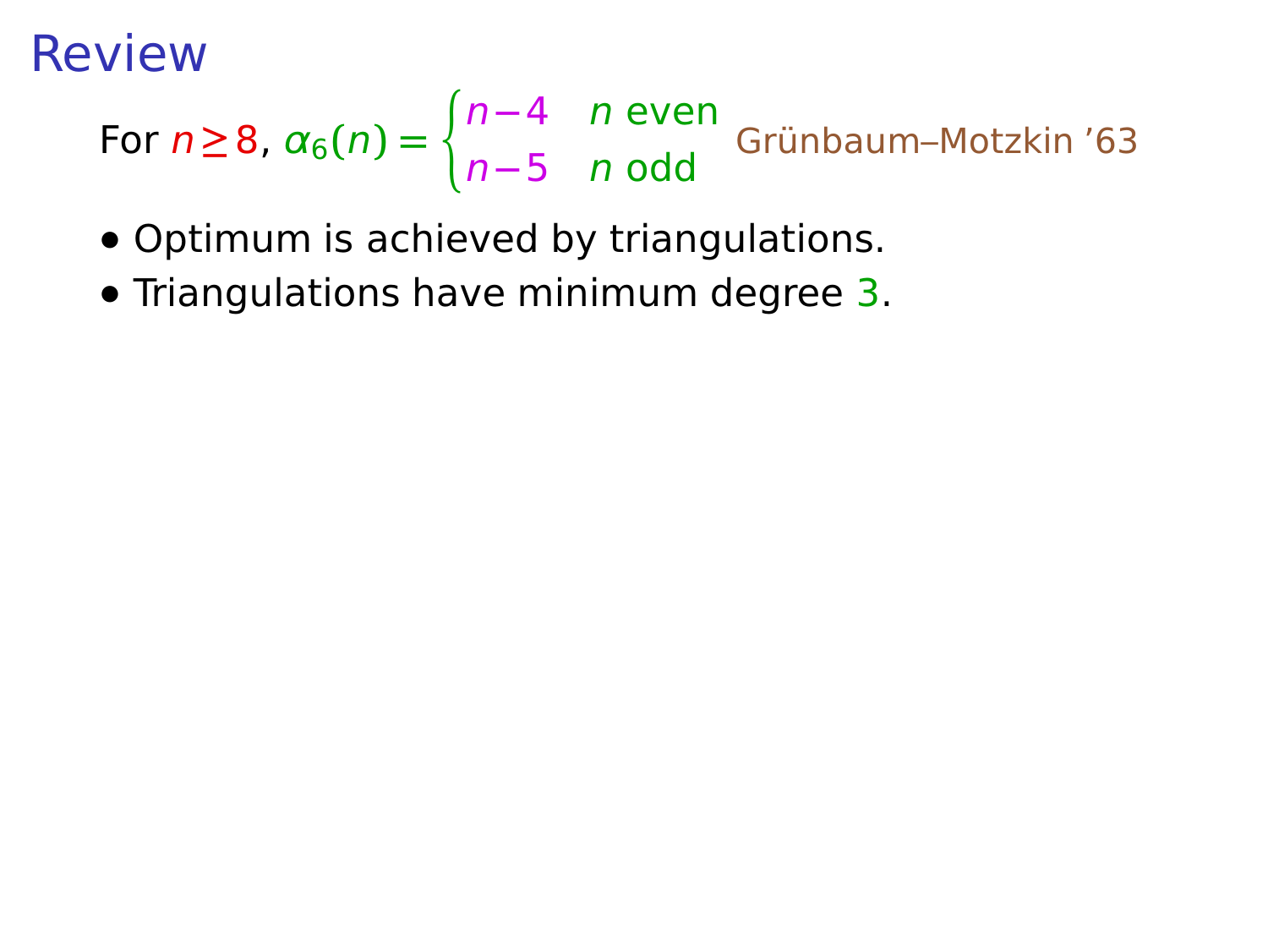For 
$$
n \ge 8
$$
,  $\alpha_6(n) = \begin{cases} n-4 & n \text{ even} \\ n-5 & n \text{ odd} \end{cases}$  Grünbaum-Motzkin '63

- **•** Optimum is achieved by triangulations.
- **•** Triangulations have minimum degree 3.
- **•** Degree-sum 6n **−** 12 **⇒** at least 4 have degree < 6.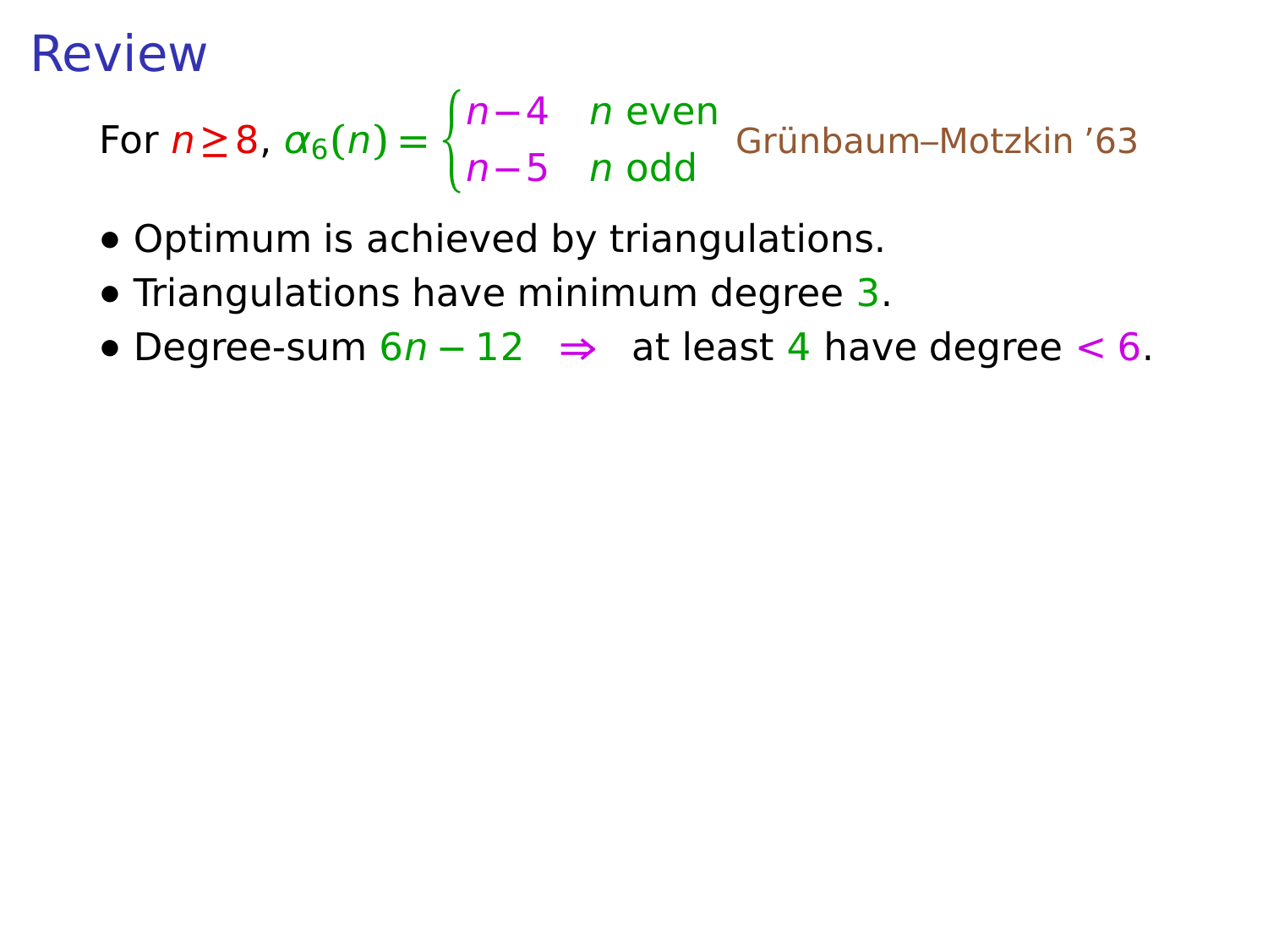For 
$$
n \ge 8
$$
,  $\alpha_6(n) = \begin{cases} n-4 & n \text{ even} \\ n-5 & n \text{ odd} \end{cases}$  Grünbaum-Motzkin '63

- **•** Optimum is achieved by triangulations.
- **•** Triangulations have minimum degree 3.
- **•** Degree-sum 6n **−** 12 **⇒** at least 4 have degree < 6.

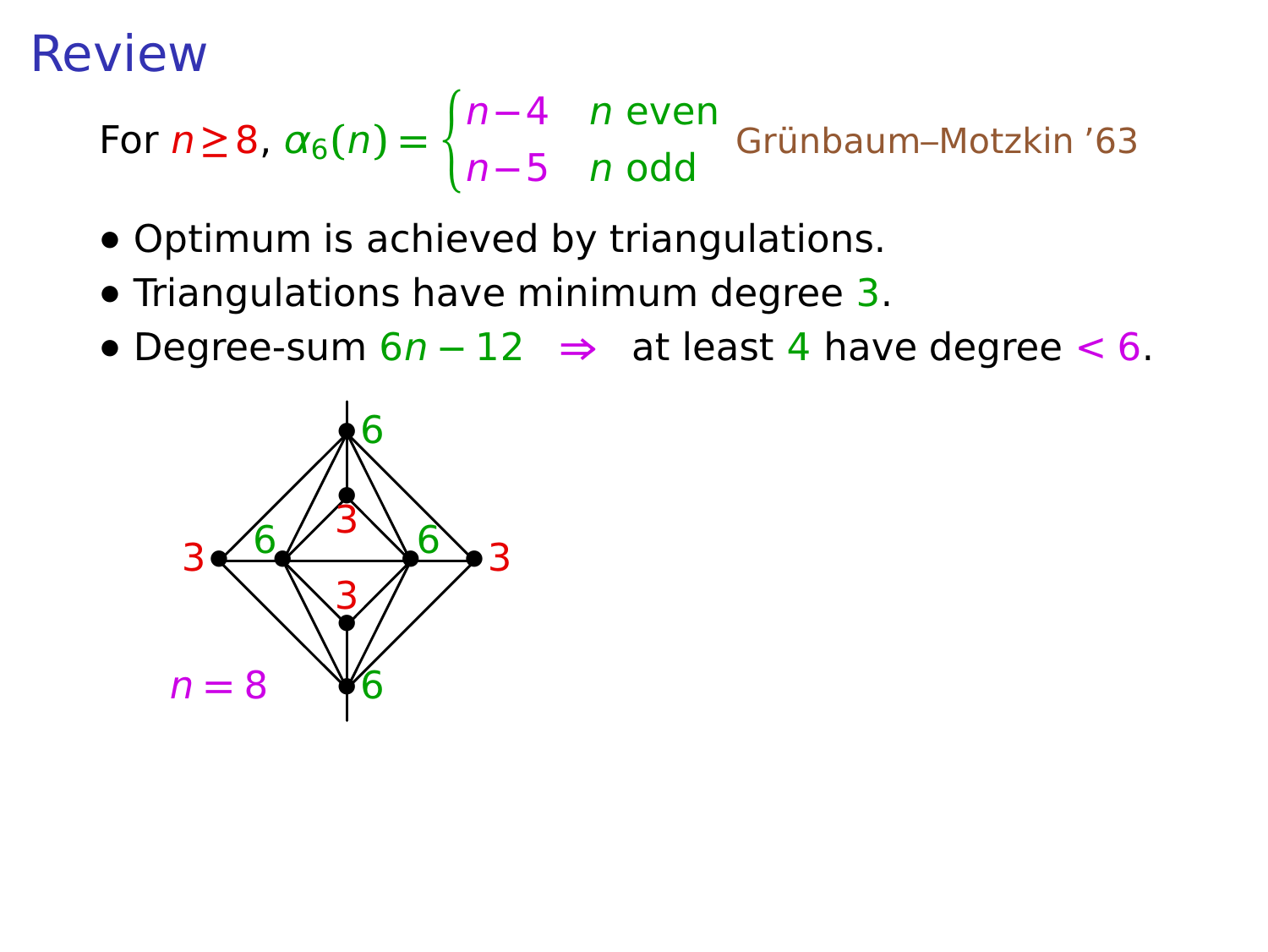For 
$$
n \ge 8
$$
,  $\alpha_6(n) = \begin{cases} n-4 & n \text{ even} \\ n-5 & n \text{ odd} \end{cases}$  Grünbaum-Motzkin '63

- **•** Optimum is achieved by triangulations.
- **•** Triangulations have minimum degree 3.
- **•** Degree-sum 6n **−** 12 **⇒** at least 4 have degree < 6.



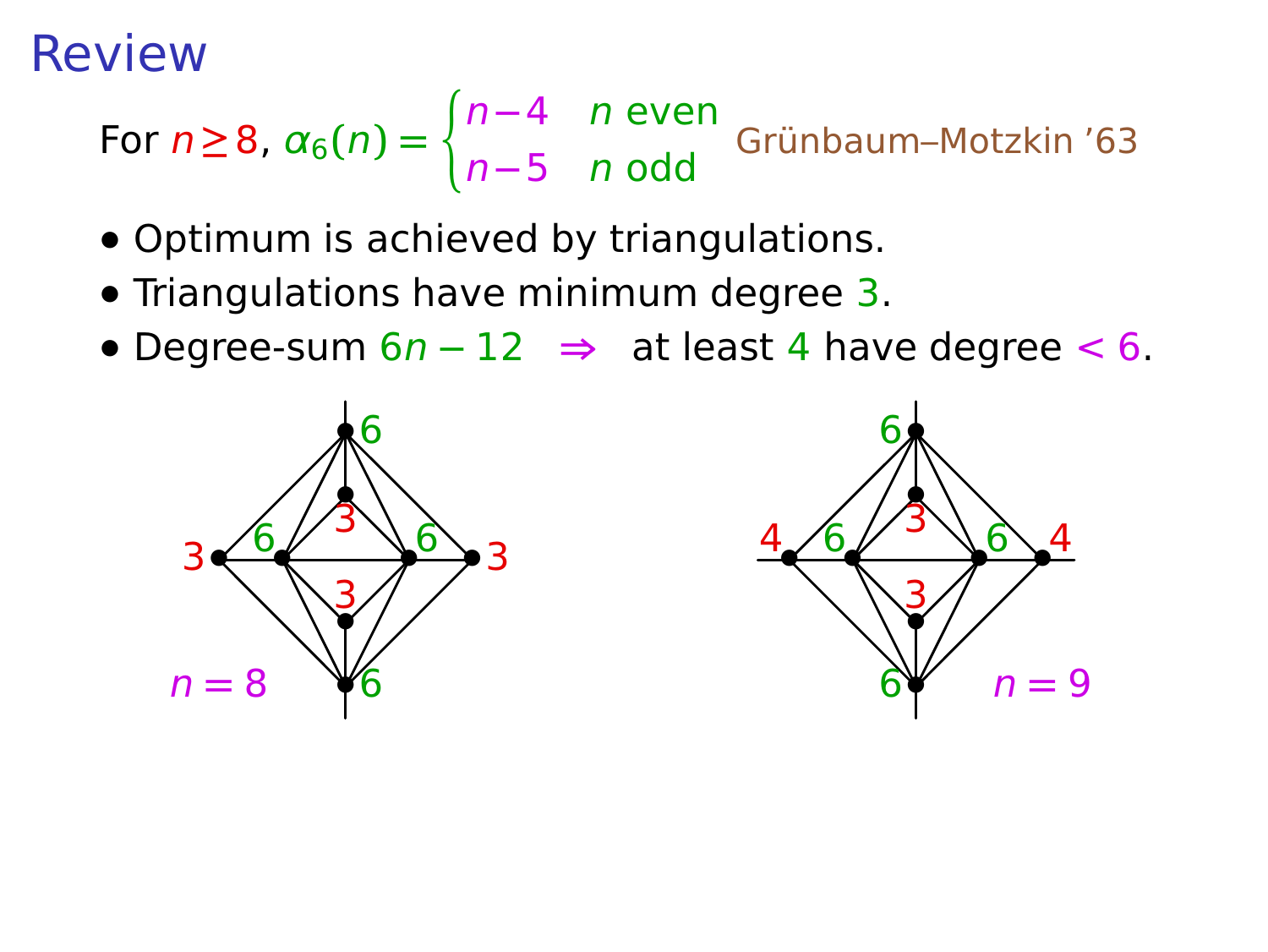For 
$$
n \ge 8
$$
,  $\alpha_6(n) = \begin{cases} n-4 & n \text{ even} \\ n-5 & n \text{ odd} \end{cases}$  Grünbaum–Motzkin '63

- **•** Optimum is achieved by triangulations.
- **•** Triangulations have minimum degree 3.
- **•** Degree-sum 6n **−** 12 **⇒** at least 4 have degree < 6.



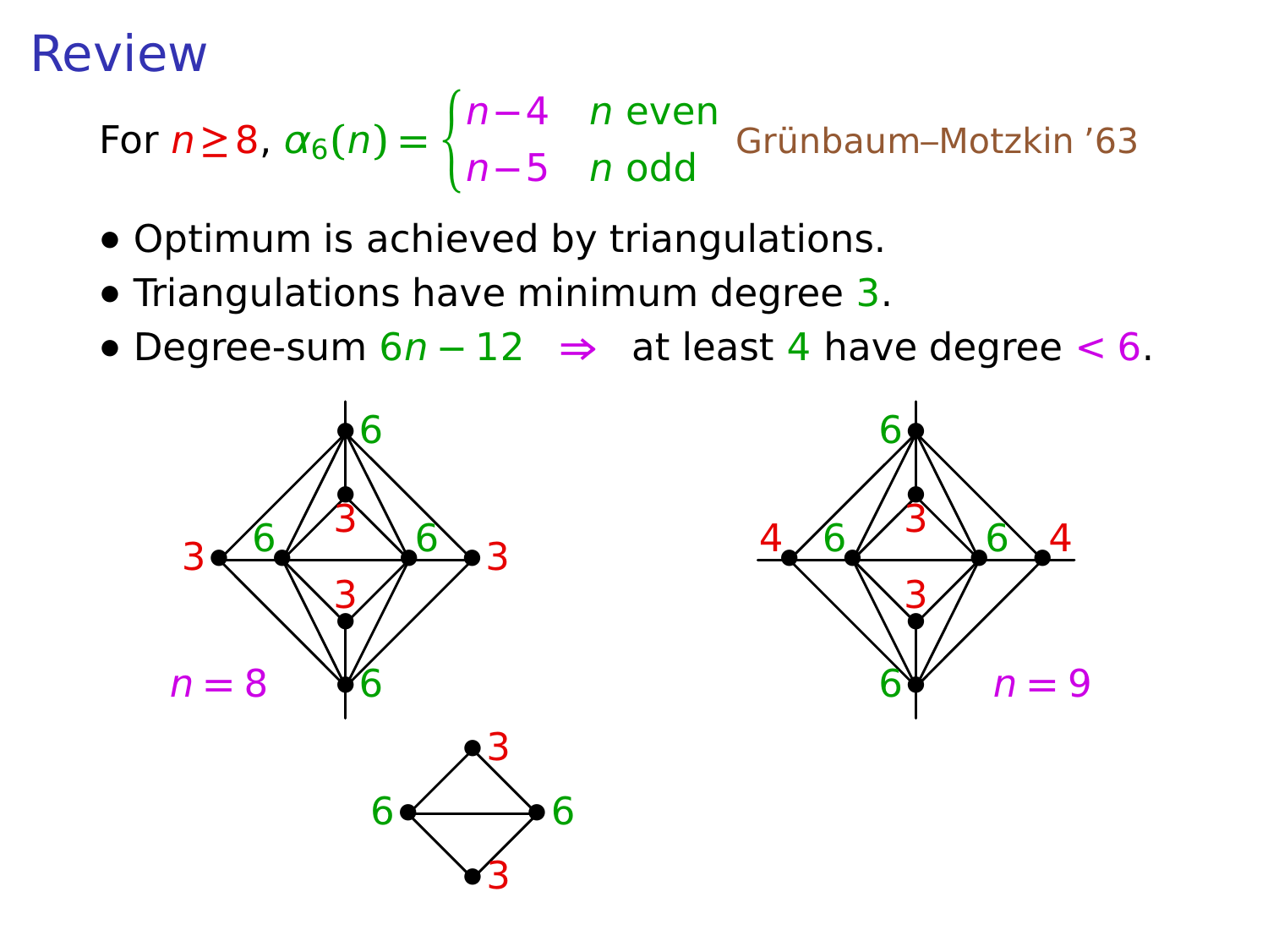For 
$$
n \ge 8
$$
,  $\alpha_6(n) = \begin{cases} n-4 & n \text{ even} \\ n-5 & n \text{ odd} \end{cases}$  Grünbaum-Motzkin '63

- **•** Optimum is achieved by triangulations.
- **•** Triangulations have minimum degree 3.
- **•** Degree-sum 6n **−** 12 **⇒** at least 4 have degree < 6.

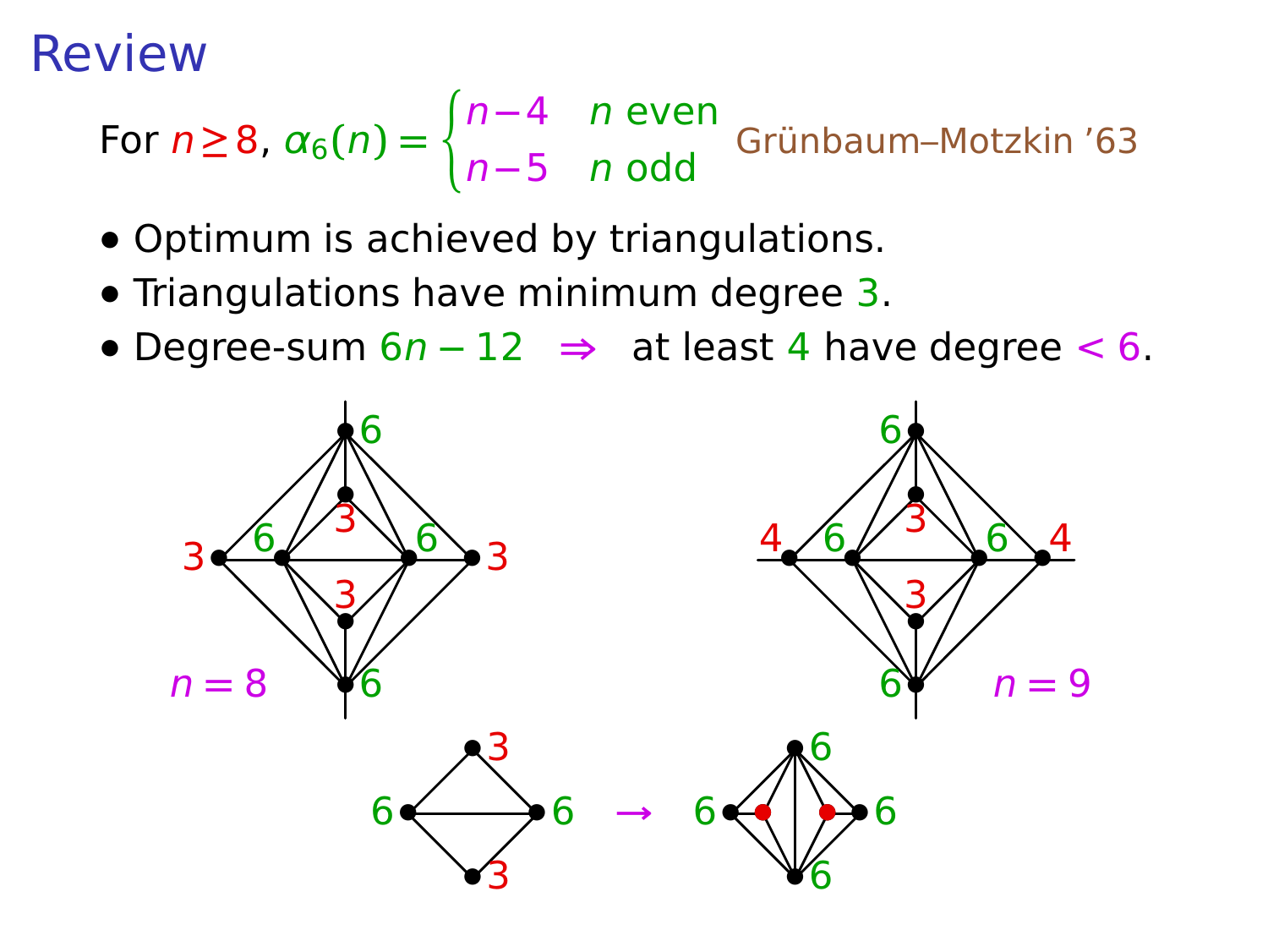#### **Now:** Same questions for outerplanar graphs (easier).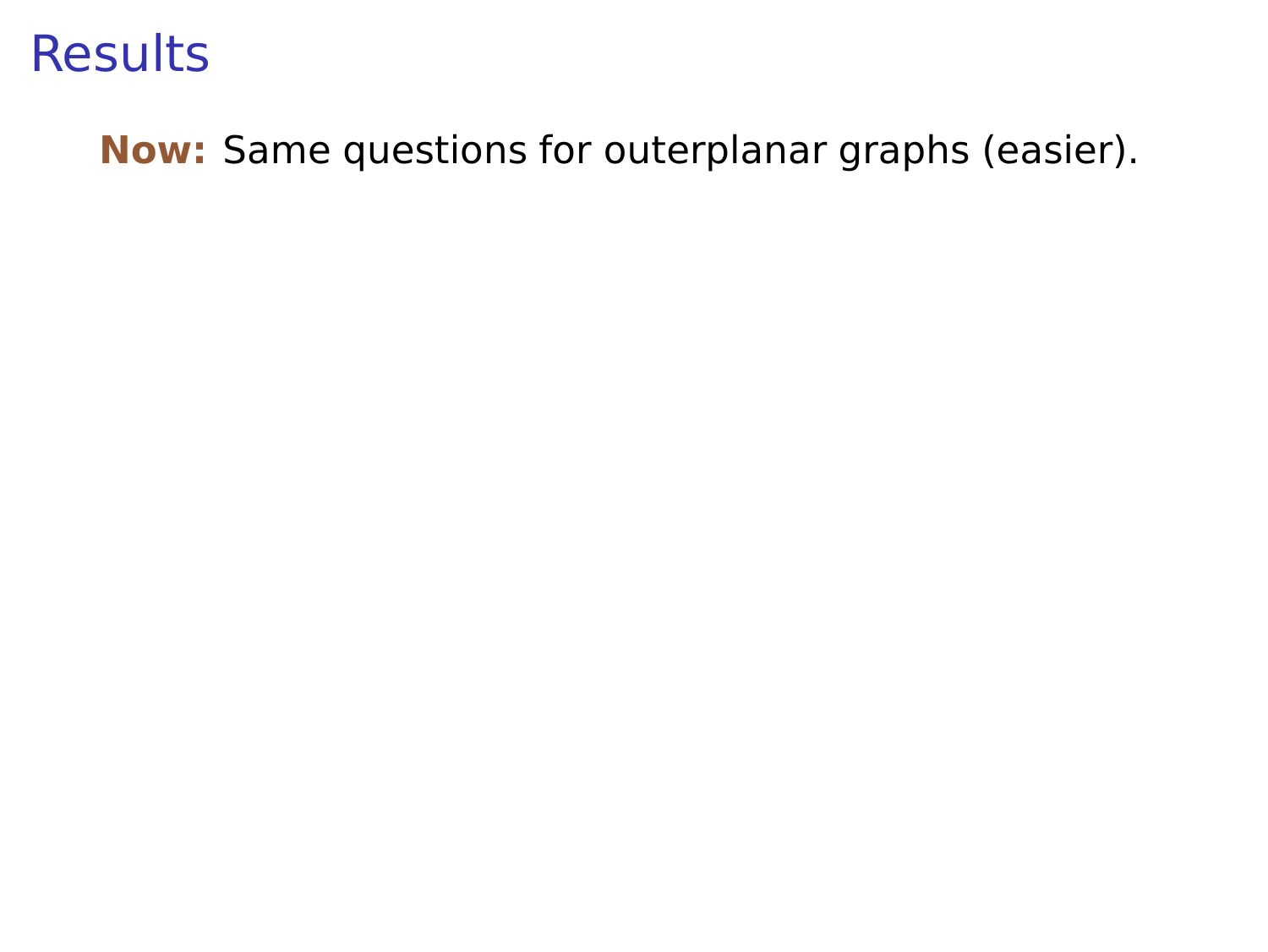**Now:** Same questions for outerplanar graphs (easier). **Def.** Let  $\beta_k(n)$  be the maximum #vertices with degree  $\geq k$  in an outerplanar graph with *n* vertices.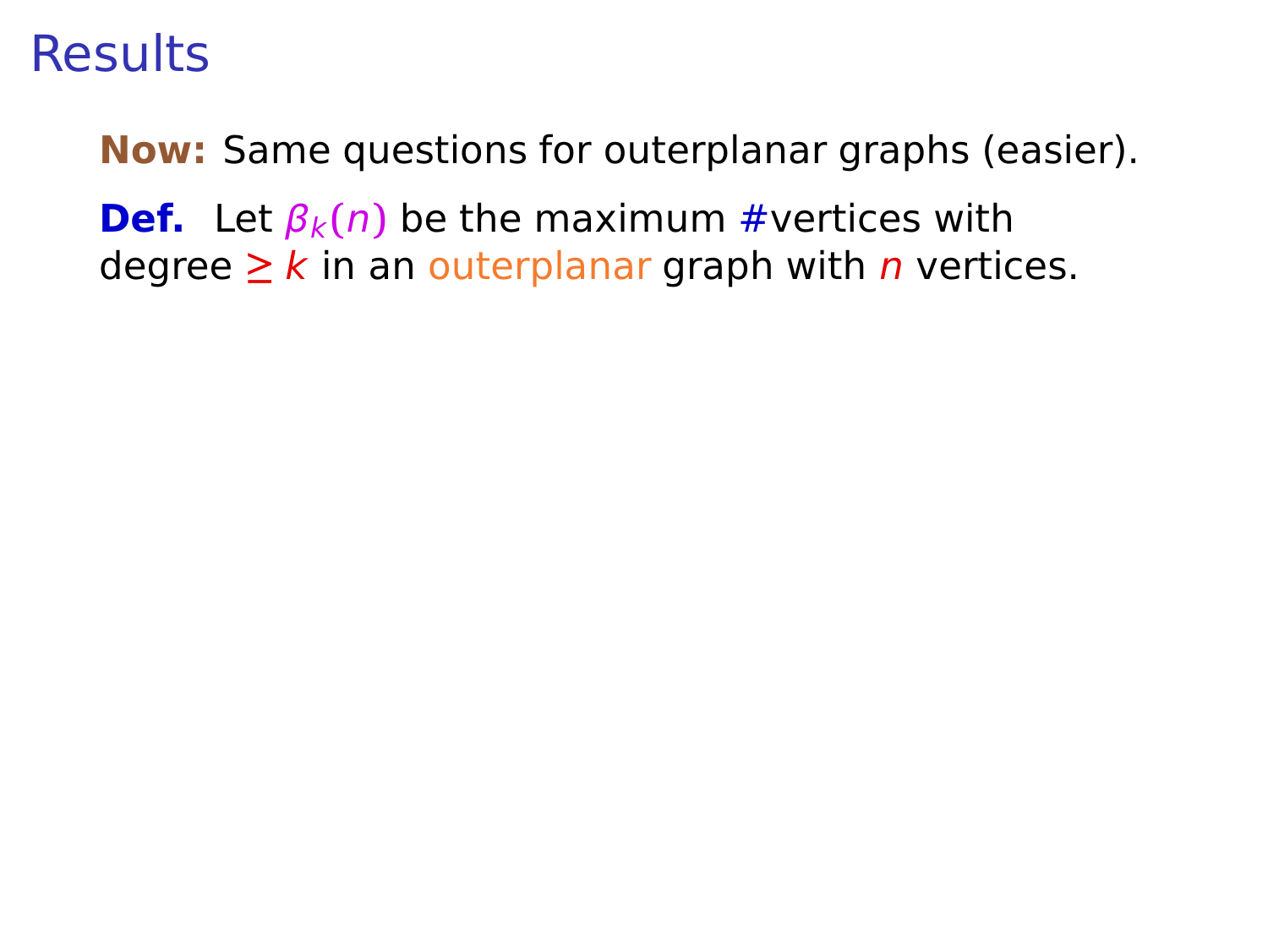**Now:** Same questions for outerplanar graphs (easier).

**Def.** Let  $\beta_k(n)$  be the maximum #vertices with degree  $\geq k$  in an outerplanar graph with *n* vertices.

**Thm.** (Jao–West) β3**(**n**) =** n **−** 2 for n **≥** 4,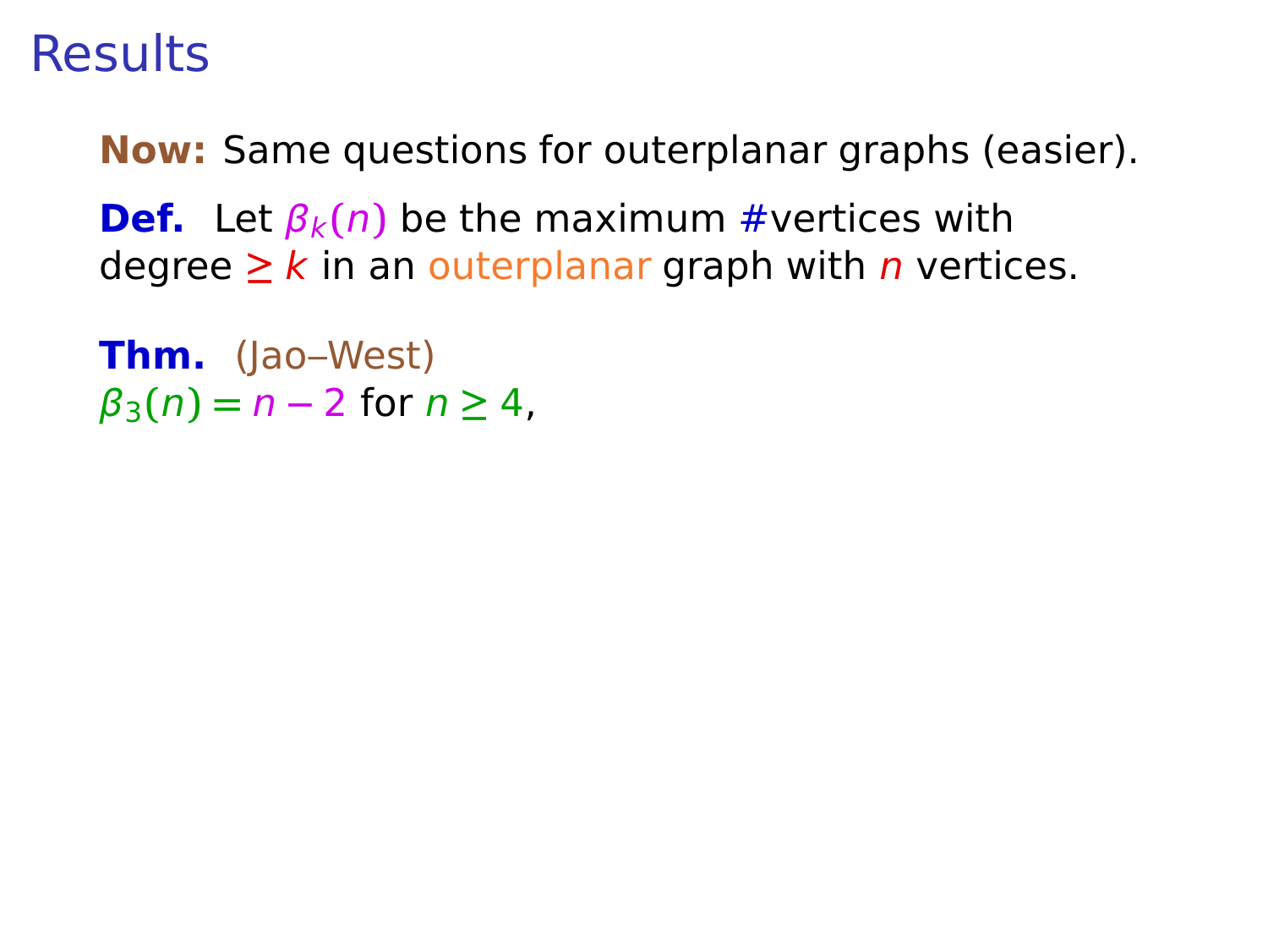**Now:** Same questions for outerplanar graphs (easier).

**Def.** Let  $\beta_k(n)$  be the maximum #vertices with degree  $\geq k$  in an outerplanar graph with *n* vertices.

**Thm.** (Jao–West)  $\beta_3(n) = n - 2$  for  $n > 4$ .  $\beta_4(n) = n - 4$  for  $n > 7$ .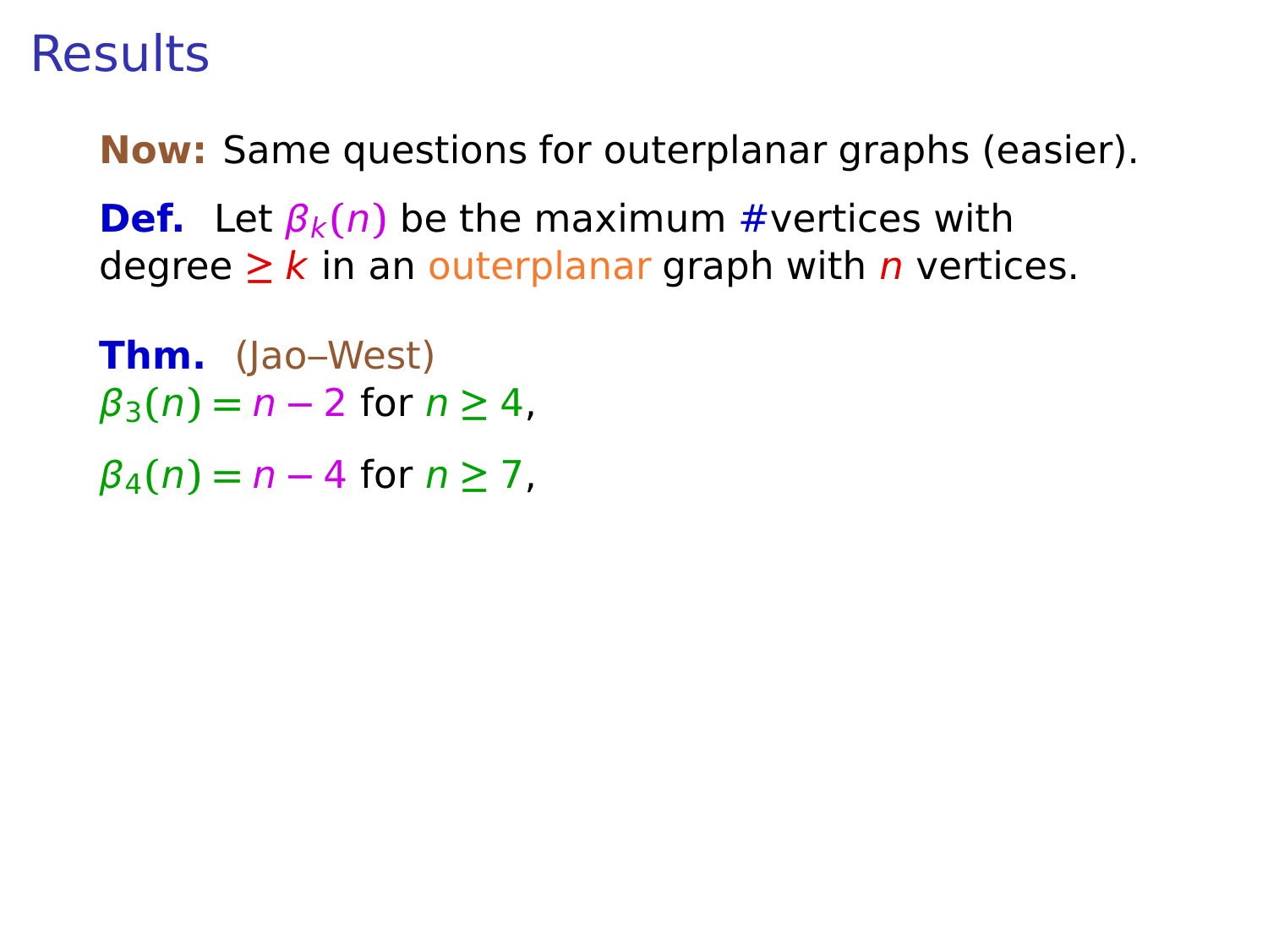**Now:** Same questions for outerplanar graphs (easier).

**Def.** Let  $\beta_k(n)$  be the maximum #vertices with degree  $\geq k$  in an outerplanar graph with *n* vertices.

**Thm.** (Jao–West)  $\beta_3(n) = n - 2$  for  $n > 4$ . β4**(**n**) =** n **−** 4 for n **≥** 7,  $\beta_5(n) = \left\lfloor \frac{2n-8}{3} \right\rfloor$  for  $n \ge 4$  [one less when  $n \equiv 1 \mod 6$ ],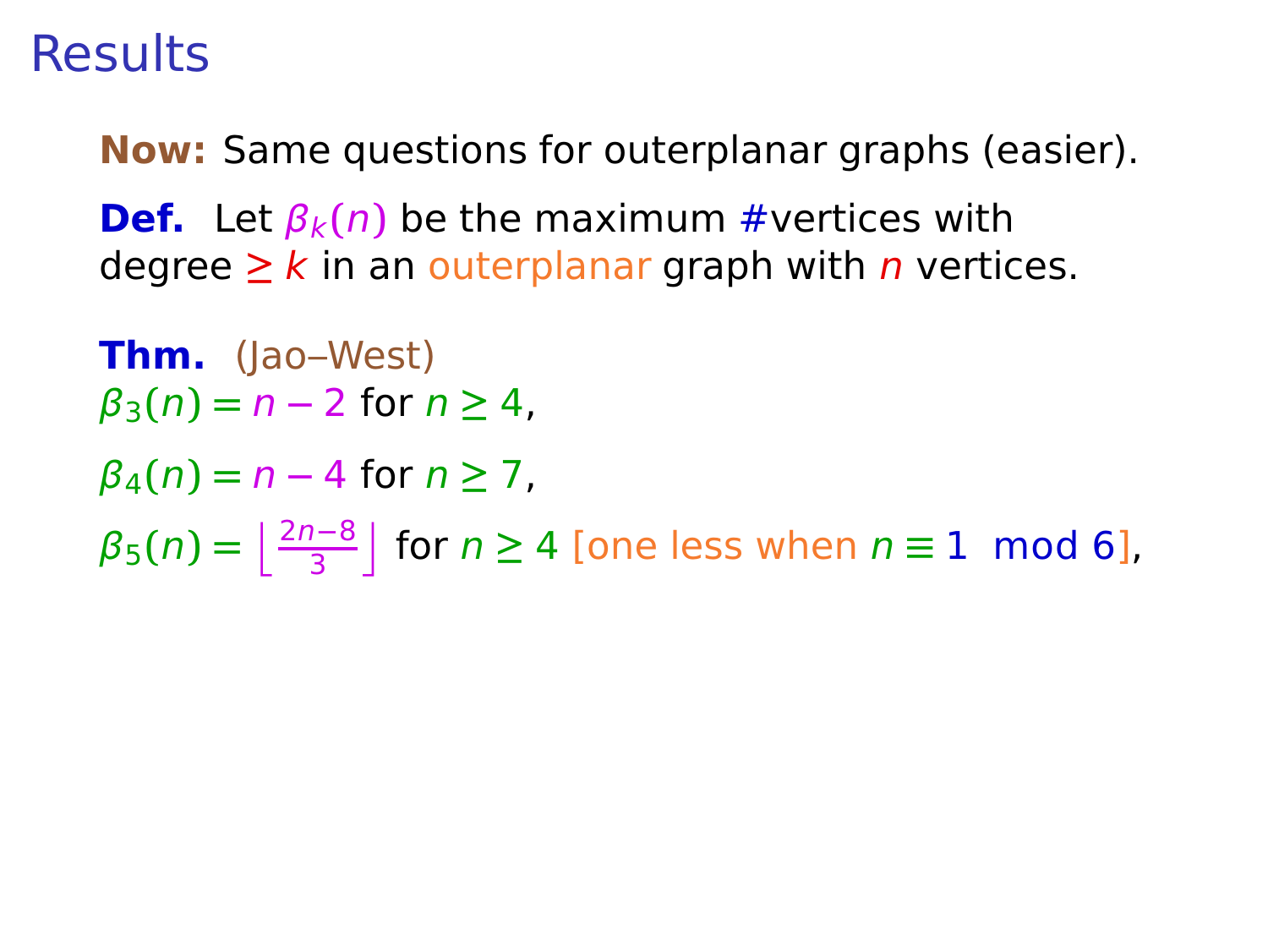**Now:** Same questions for outerplanar graphs (easier).

**Def.** Let  $\beta_k(n)$  be the maximum #vertices with degree  $\geq k$  in an outerplanar graph with *n* vertices.

**Thm.** (Jao–West)  $\beta_3(n) = n - 2$  for  $n > 4$ . β4**(**n**) =** n **−** 4 for n **≥** 7,  $\beta_5(n) = \left\lfloor \frac{2n-8}{3} \right\rfloor$  for  $n \ge 4$  [one less when  $n \equiv 1 \mod 6$ ],  $\beta_k(n) = \left\lfloor \frac{n-6}{k-4} \right\rfloor$  for  $k \ge 6$  and  $n \ge k+2$ .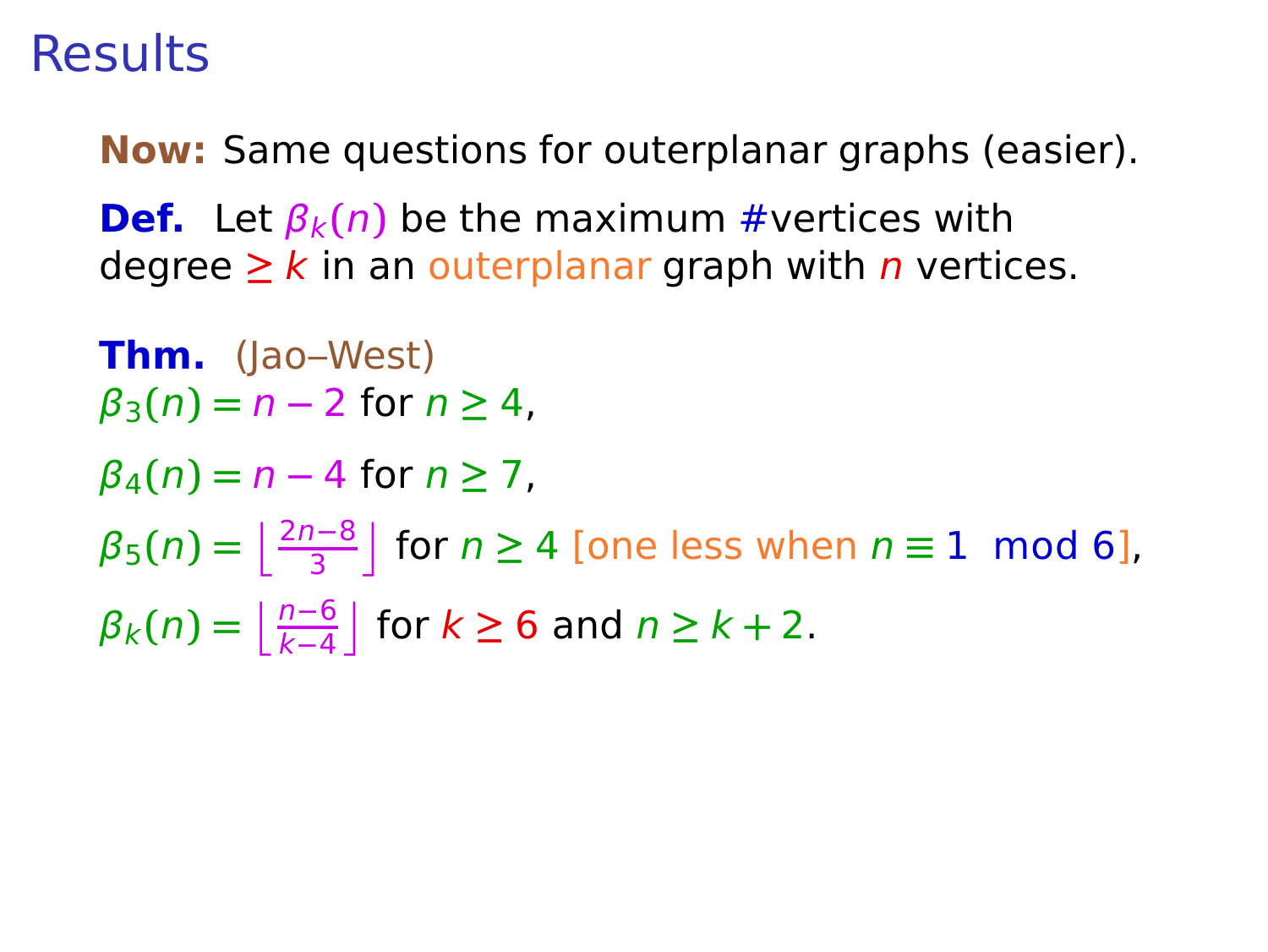**Now:** Same questions for outerplanar graphs (easier).

**Def.** Let  $\beta_k(n)$  be the maximum #vertices with degree  $\geq k$  in an outerplanar graph with *n* vertices.

**Thm.** (Jao–West)  $\beta_3(n) = n - 2$  for  $n > 4$ . β4**(**n**) =** n **−** 4 for n **≥** 7,  $\beta_5(n) = \left\lfloor \frac{2n-8}{3} \right\rfloor$  for  $n \ge 4$  [one less when  $n \equiv 1 \mod 6$ ],  $\beta_k(n) = \left\lfloor \frac{n-6}{k-4} \right\rfloor$  for  $k \ge 6$  and  $n \ge k+2$ .

We also determine: Maximum sum of the  $s$  largest degrees. Maximum degree-sum for the vertices with degree  $\geq k$ .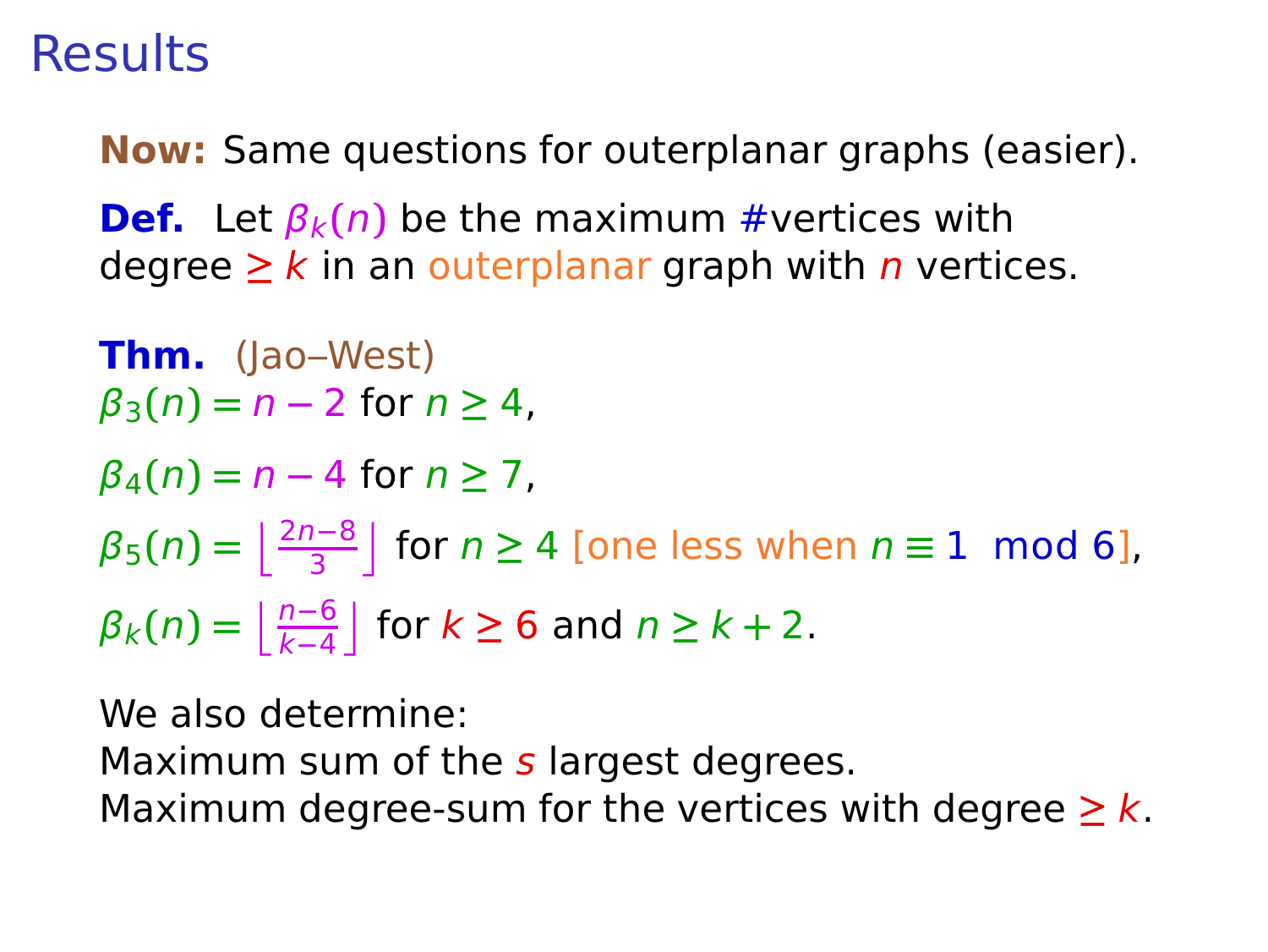**•** βk**(**n**)** attained by a maximal outerplanar graph (MOP).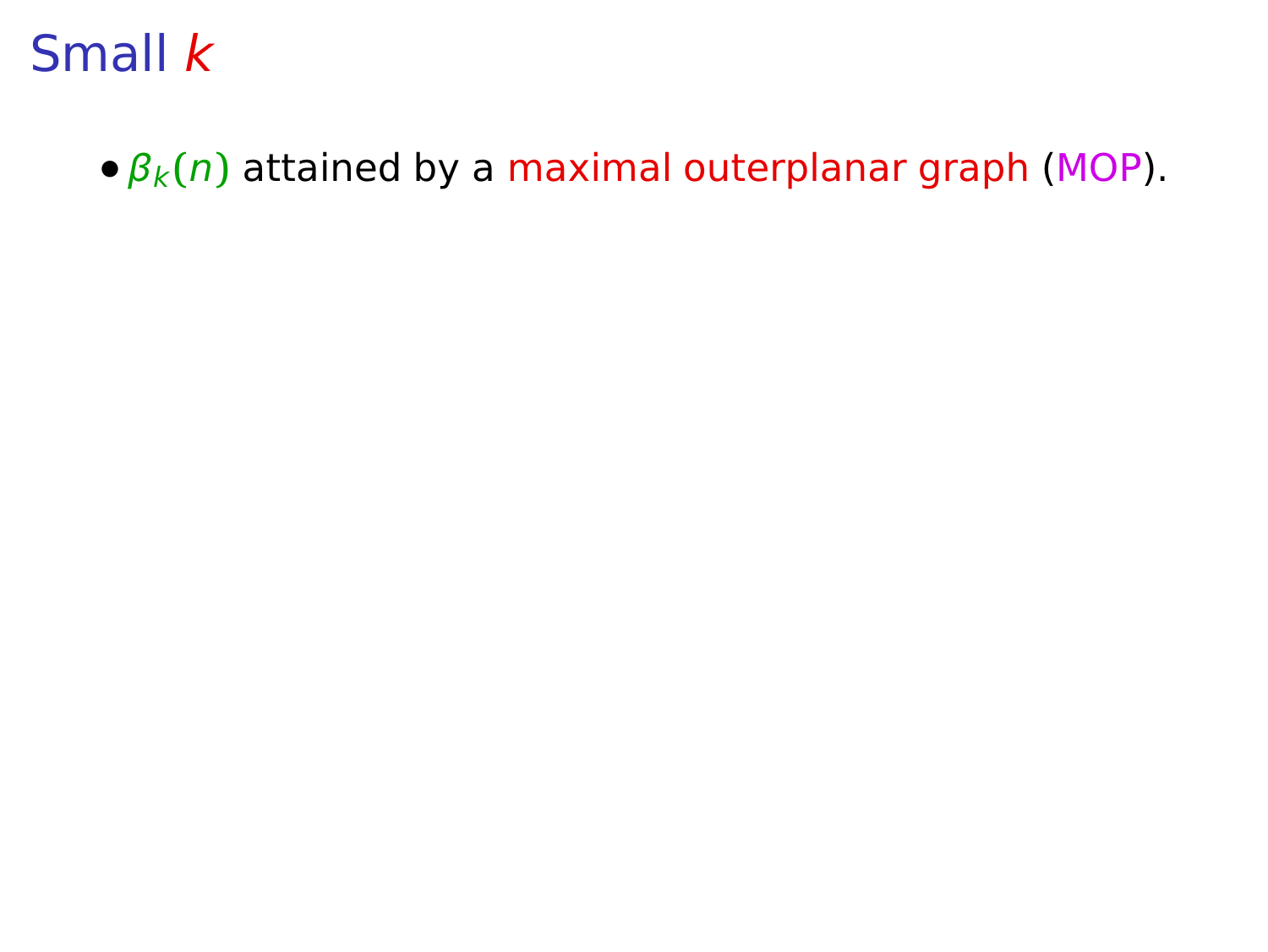- $\bullet$   $\beta_k(n)$  attained by a maximal outerplanar graph (MOP).
- **•** A MOP has nonadjacent 2-vertices when n **≥** 4.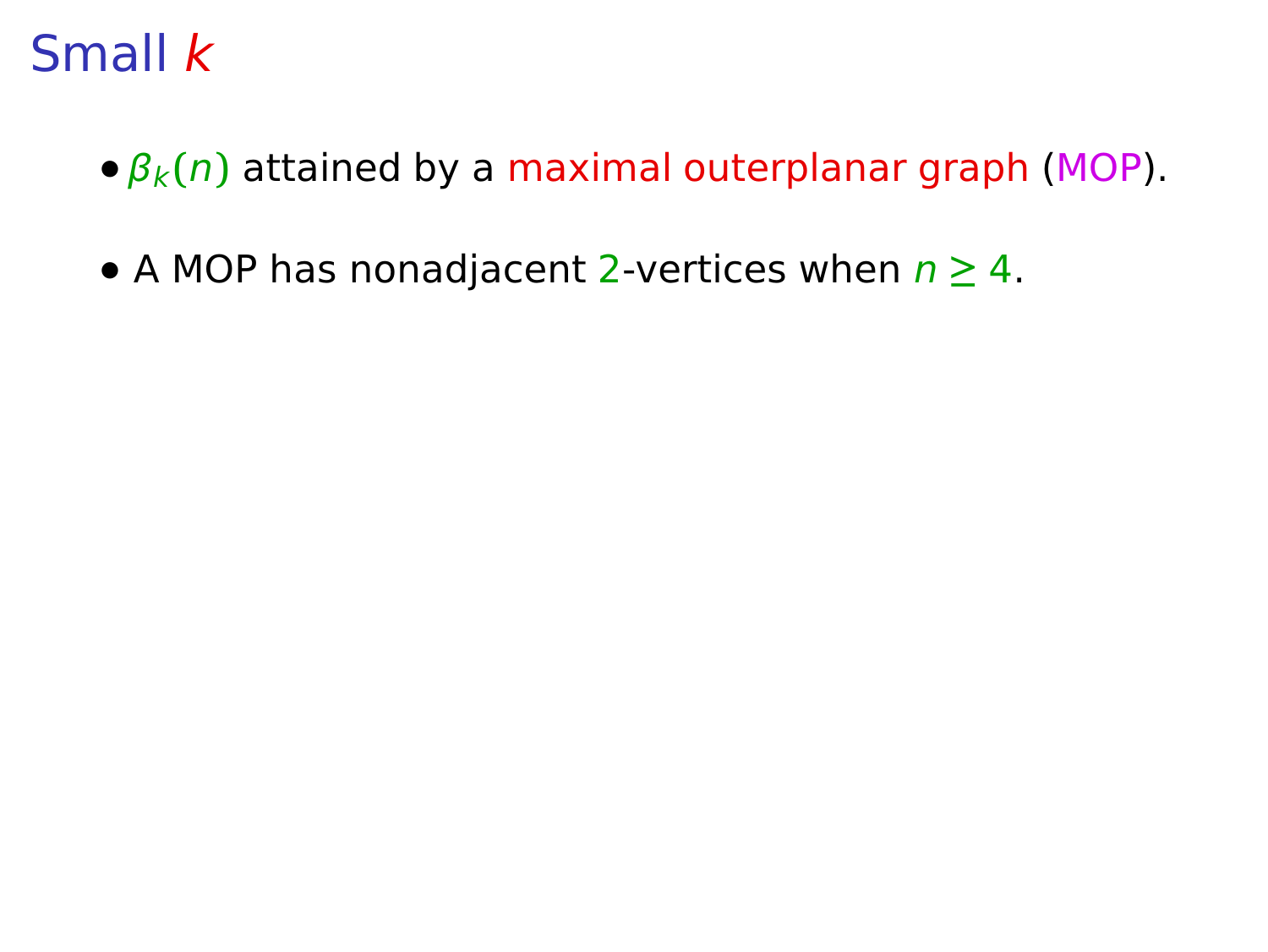- $\bullet$   $\beta_k(n)$  attained by a maximal outerplanar graph (MOP).
- **•** A MOP has nonadjacent 2-vertices when n **≥** 4.

**Prop.**  $\beta_3(n) = n - 2$  for  $n \ge 4$ .

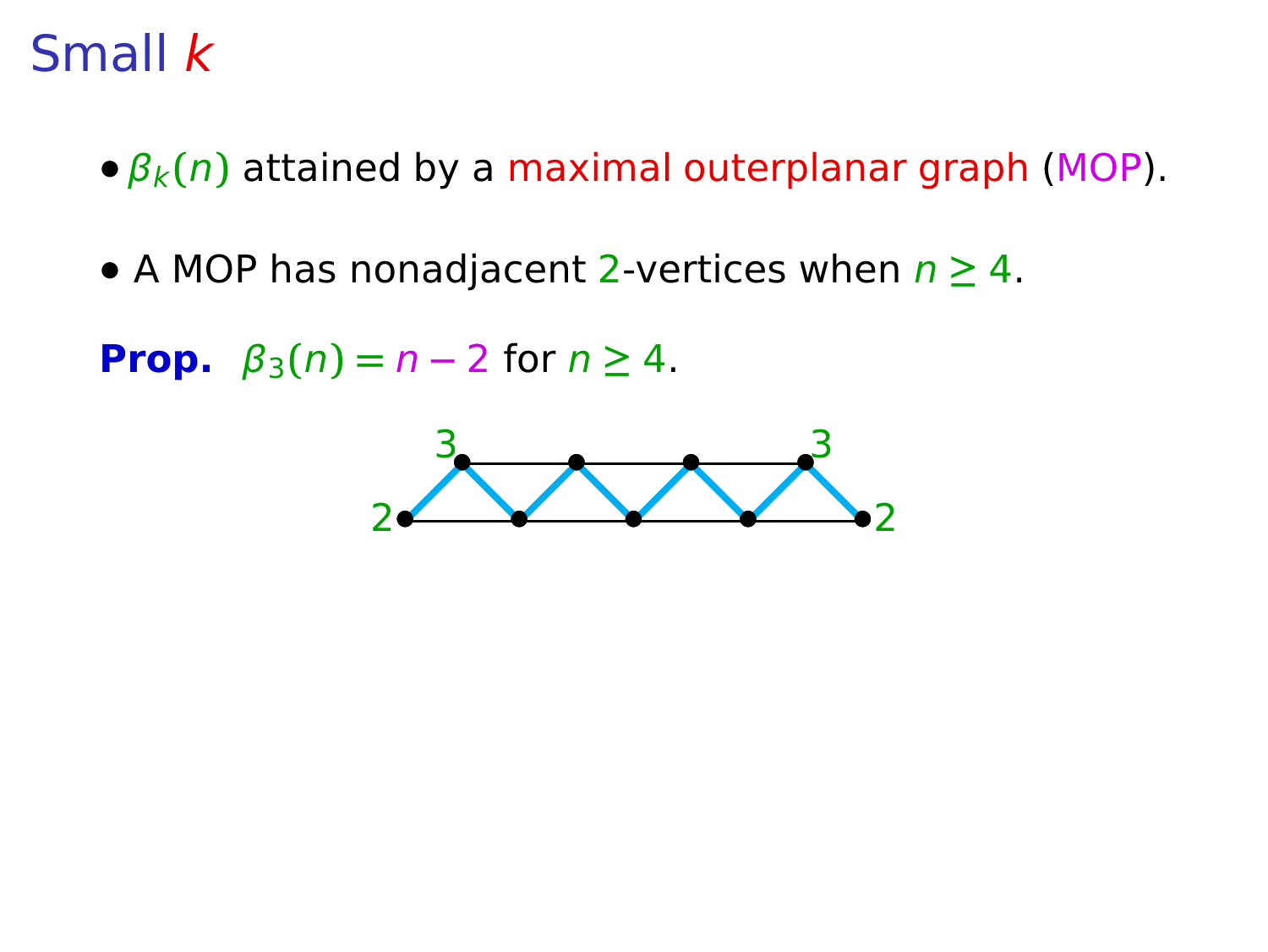- $\bullet$   $\beta_k(n)$  attained by a maximal outerplanar graph (MOP).
- **•** A MOP has nonadjacent 2-vertices when n **≥** 4.

**Prop.**  $\beta_3(n) = n - 2$  for  $n \ge 4$ .



**Prop.**  $\beta_4(n) \geq n-4$ . Equality holds when  $n \geq 7$ .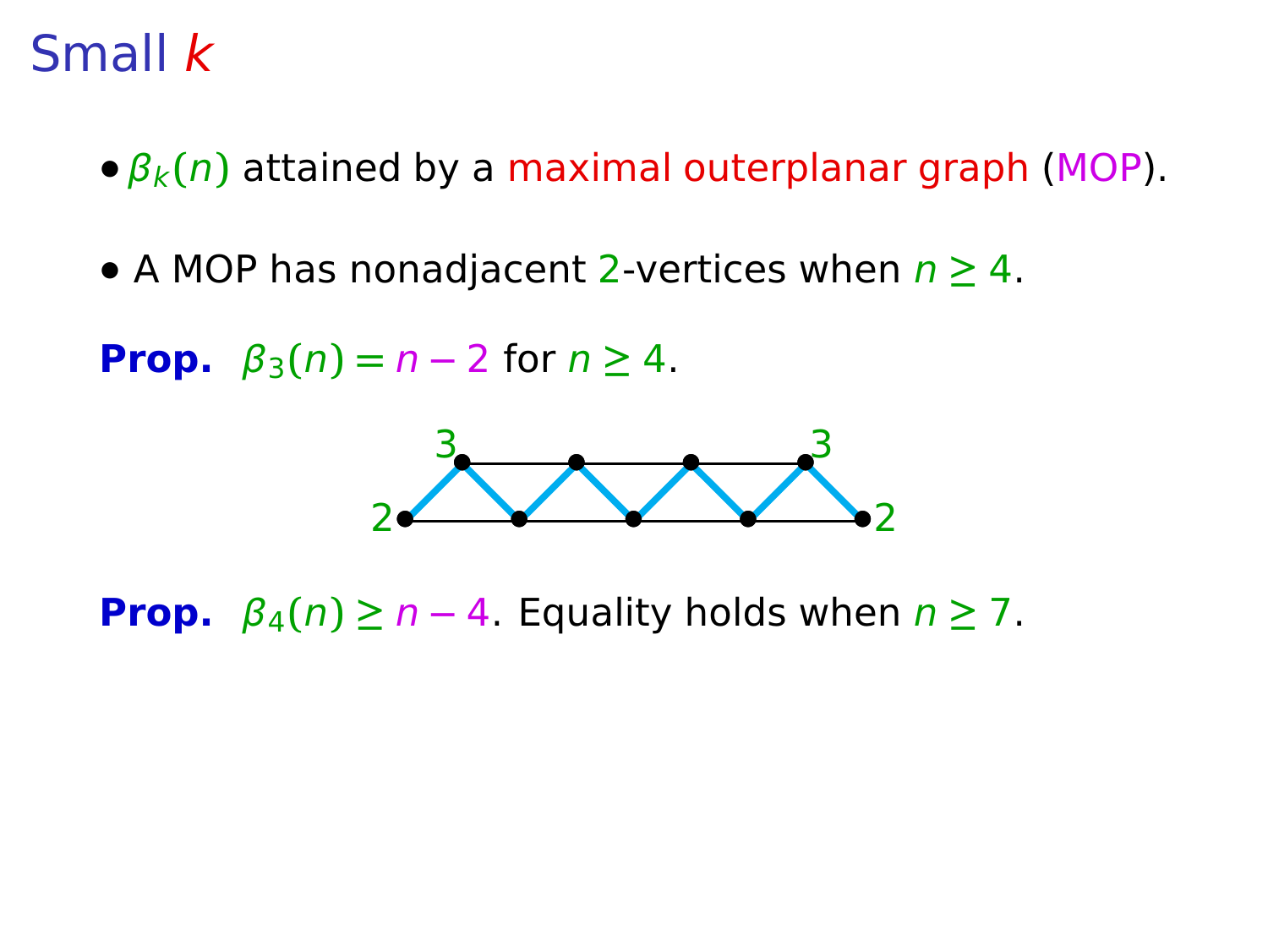- $\bullet$   $\beta_k(n)$  attained by a maximal outerplanar graph (MOP).
- **•** A MOP has nonadjacent 2-vertices when n **≥** 4.

**Prop.**  $\beta_3(n) = n - 2$  for  $n \ge 4$ .



**Prop.**  $\beta_4(n) \geq n-4$ . Equality holds when  $n \geq 7$ .

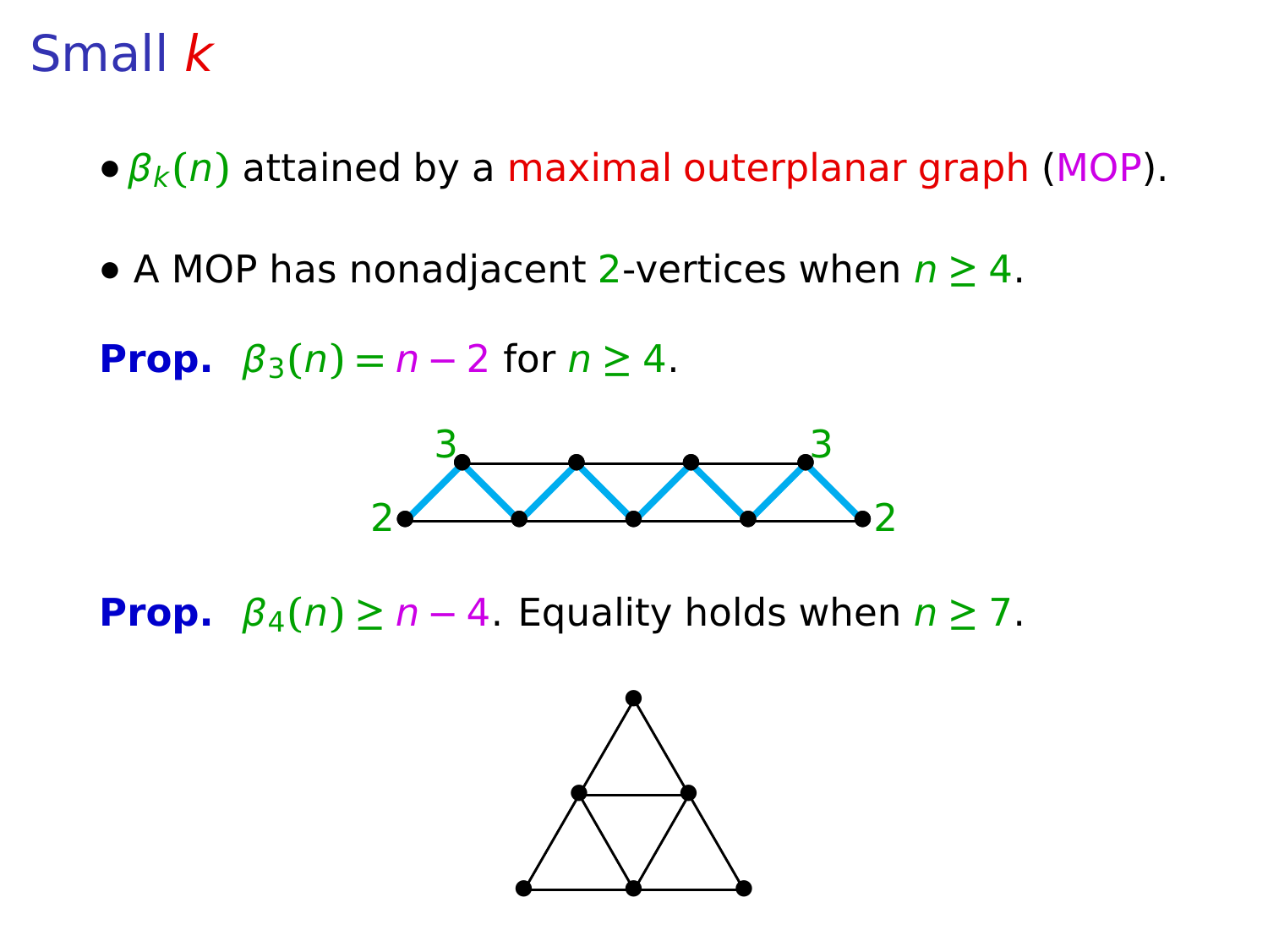For *n*-vertex MOP *G*, let  $\beta = \#$  vertices with degree  $\geq k$ , and let  $n_2 = #2$ -vertices.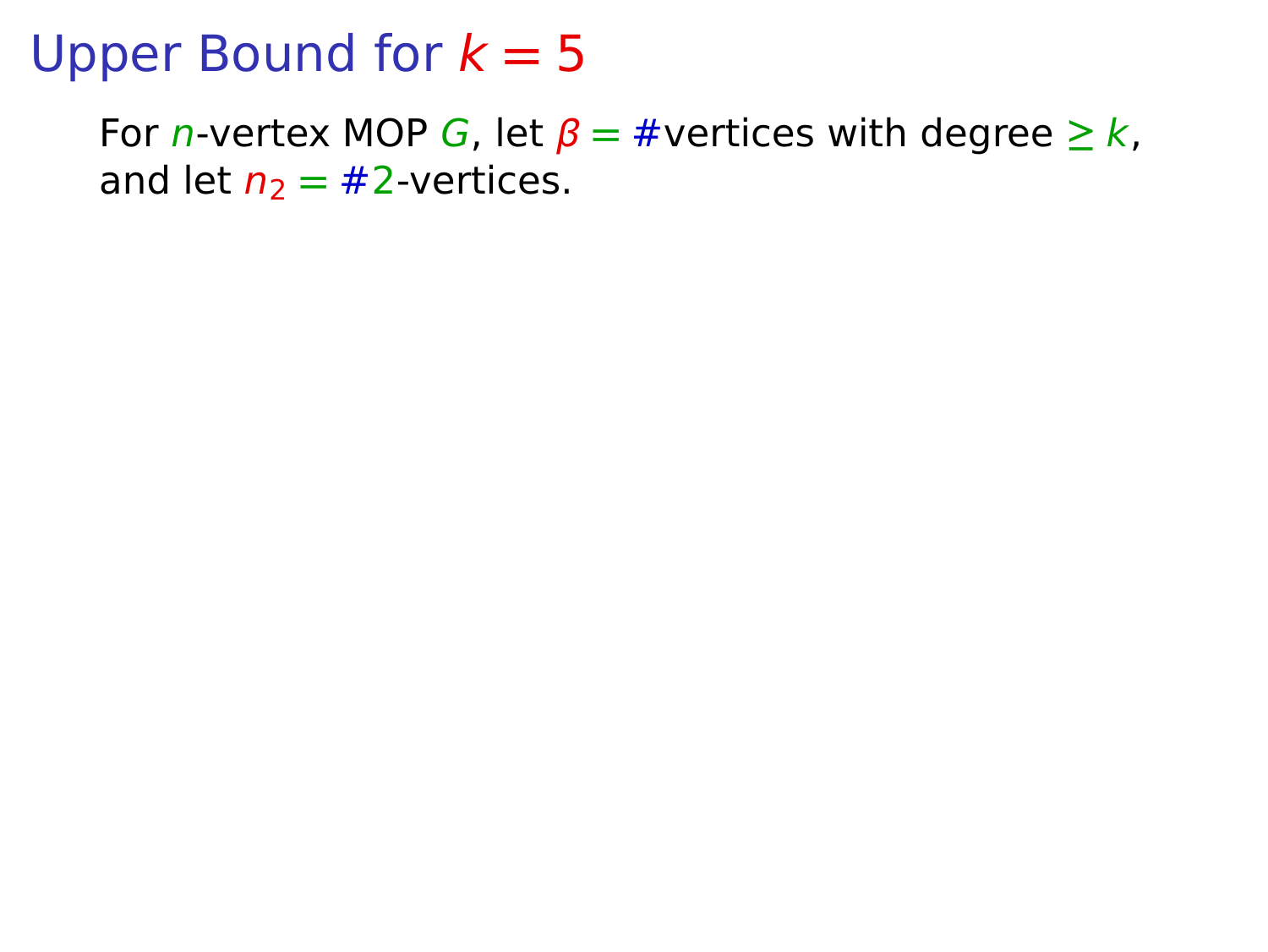For *n*-vertex MOP *G*, let  $\beta = \#$  vertices with degree  $\geq k$ , and let  $n_2 = #2$ -vertices. Since  $|E(G)| = 2n - 3$ ,

$$
2n_2 + 3(n - n_2 - \beta) + k\beta \le 4n - 6. \tag{1}
$$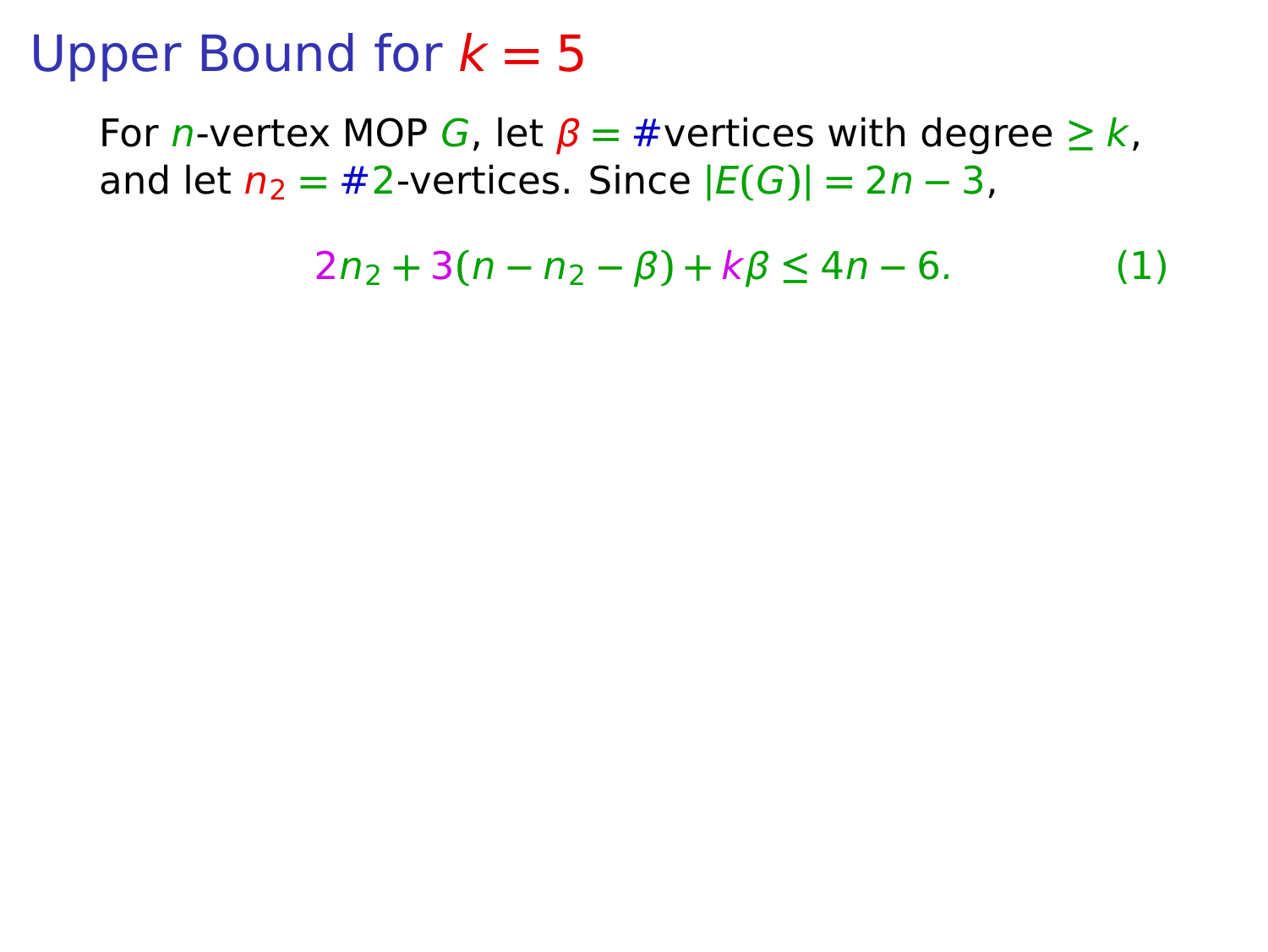For *n*-vertex MOP G, let  $\beta = \#$  vertices with degree  $\geq k$ , and let  $n_2 = #2$ -vertices. Since  $|E(G)| = 2n - 3$ ,

$$
2n_2 + 3(n - n_2 - \beta) + k\beta \le 4n - 6. \tag{1}
$$

This simplifies to  $(k-3)\beta \leq n + n_2 - 6$ .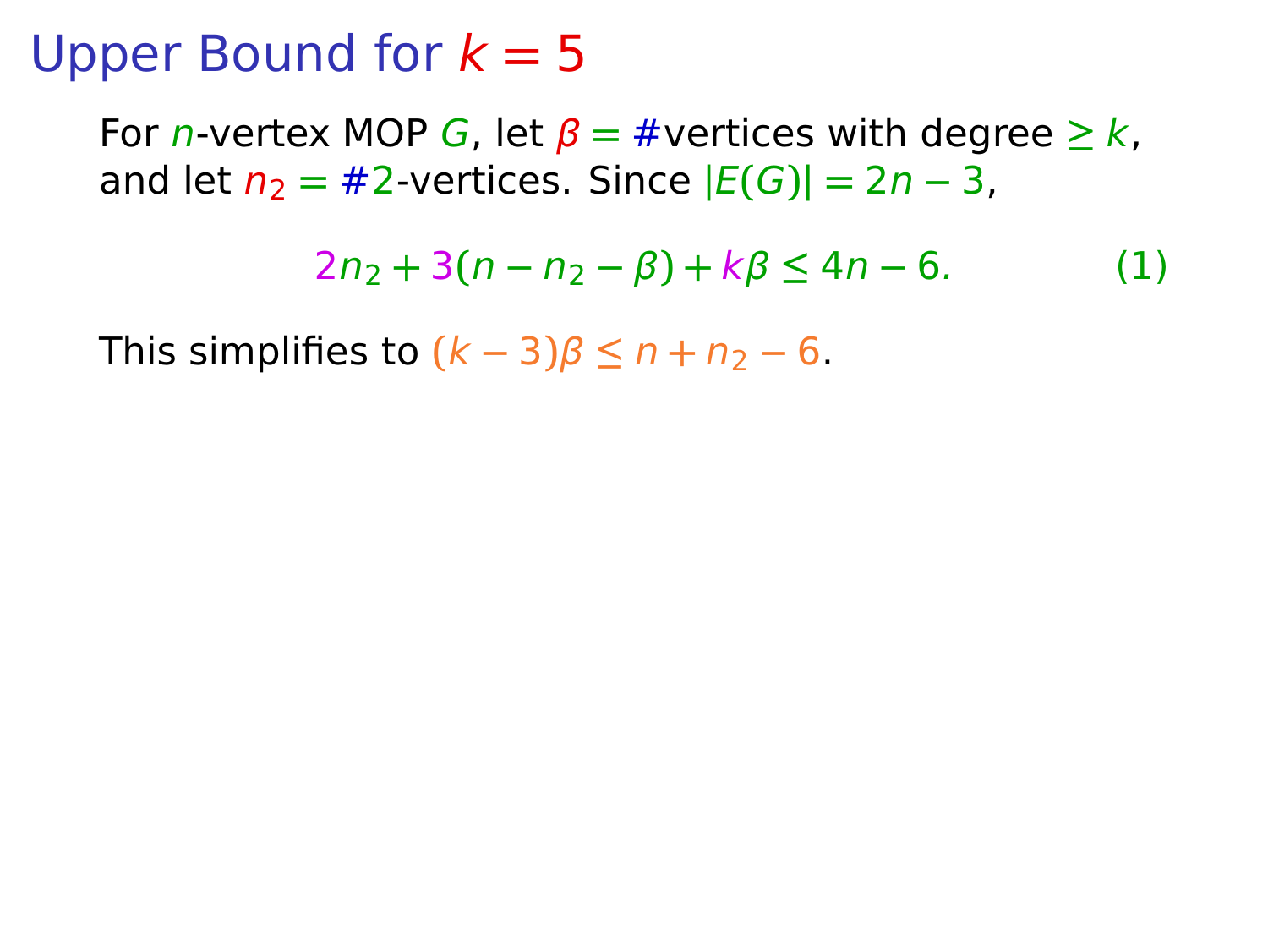For *n*-vertex MOP *G*, let  $\beta = \#$  vertices with degree  $\geq k$ , and let  $n_2 = #2$ -vertices. Since  $|E(G)| = 2n - 3$ ,

$$
2n_2 + 3(n - n_2 - \beta) + k\beta \le 4n - 6. \tag{1}
$$

This simplifies to  $(k-3)\beta \leq n+n_2-6$ . Now  $n_2 \le n - \beta$  yields  $\beta_k(n) \le \left\lfloor \frac{2n-6}{k-2} \right\rfloor$ .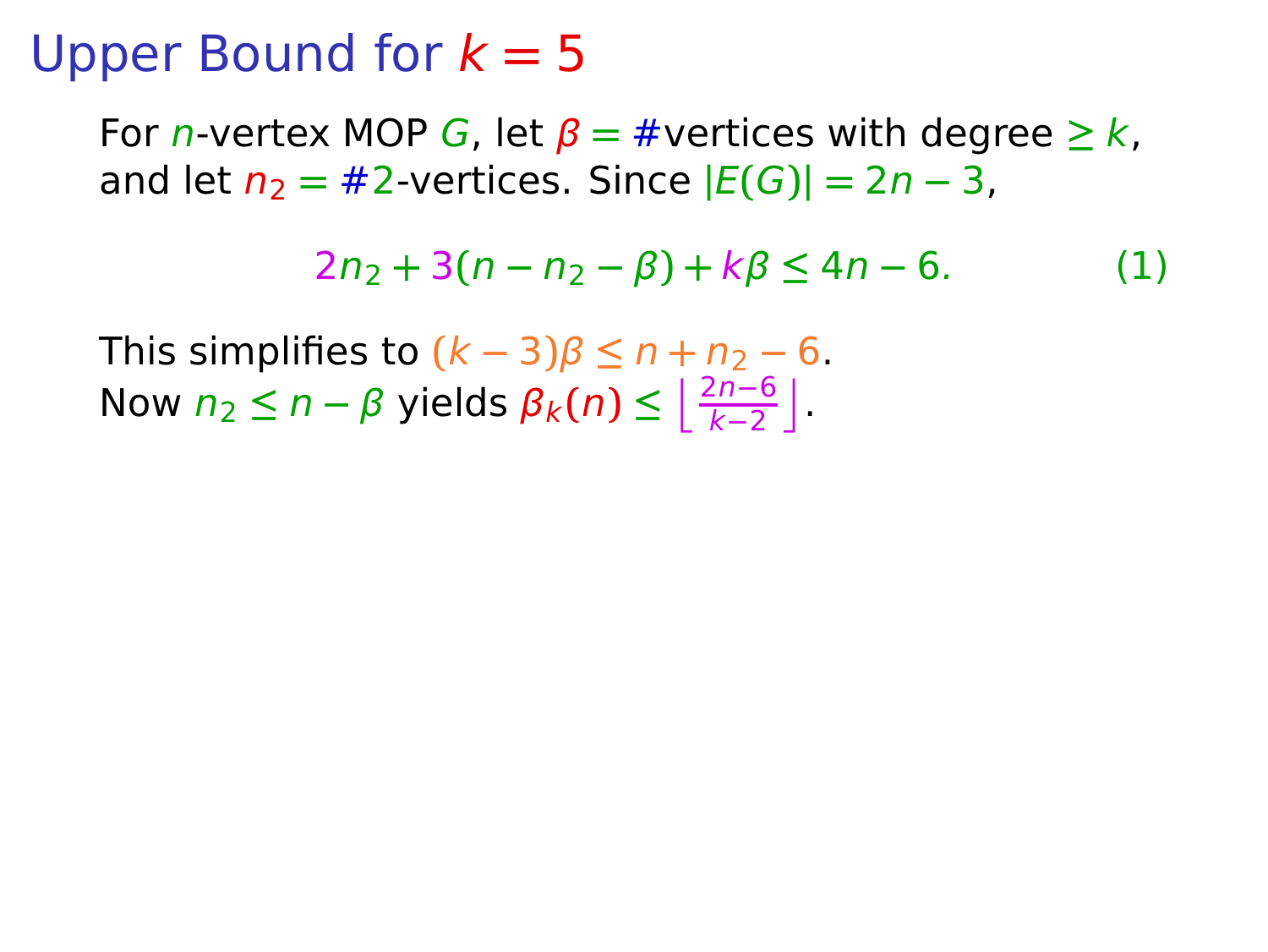For *n*-vertex MOP G, let  $\beta = \#$  vertices with degree  $\geq k$ , and let  $n_2 = #2$ -vertices. Since  $|E(G)| = 2n - 3$ ,

$$
2n_2 + 3(n - n_2 - \beta) + k\beta \le 4n - 6. \tag{1}
$$

This simplifies to  $(k-3)\beta \leq n + n_2 - 6$ . Now  $n_2 \le n - \beta$  yields  $\beta_k(n) \le \left\lfloor \frac{2n-6}{k-2} \right\rfloor$ .

**Lem.** In an n-vertex MOP with n **≥** 4, there are two vertices with degree  $3$  or 4 not consecutive along C.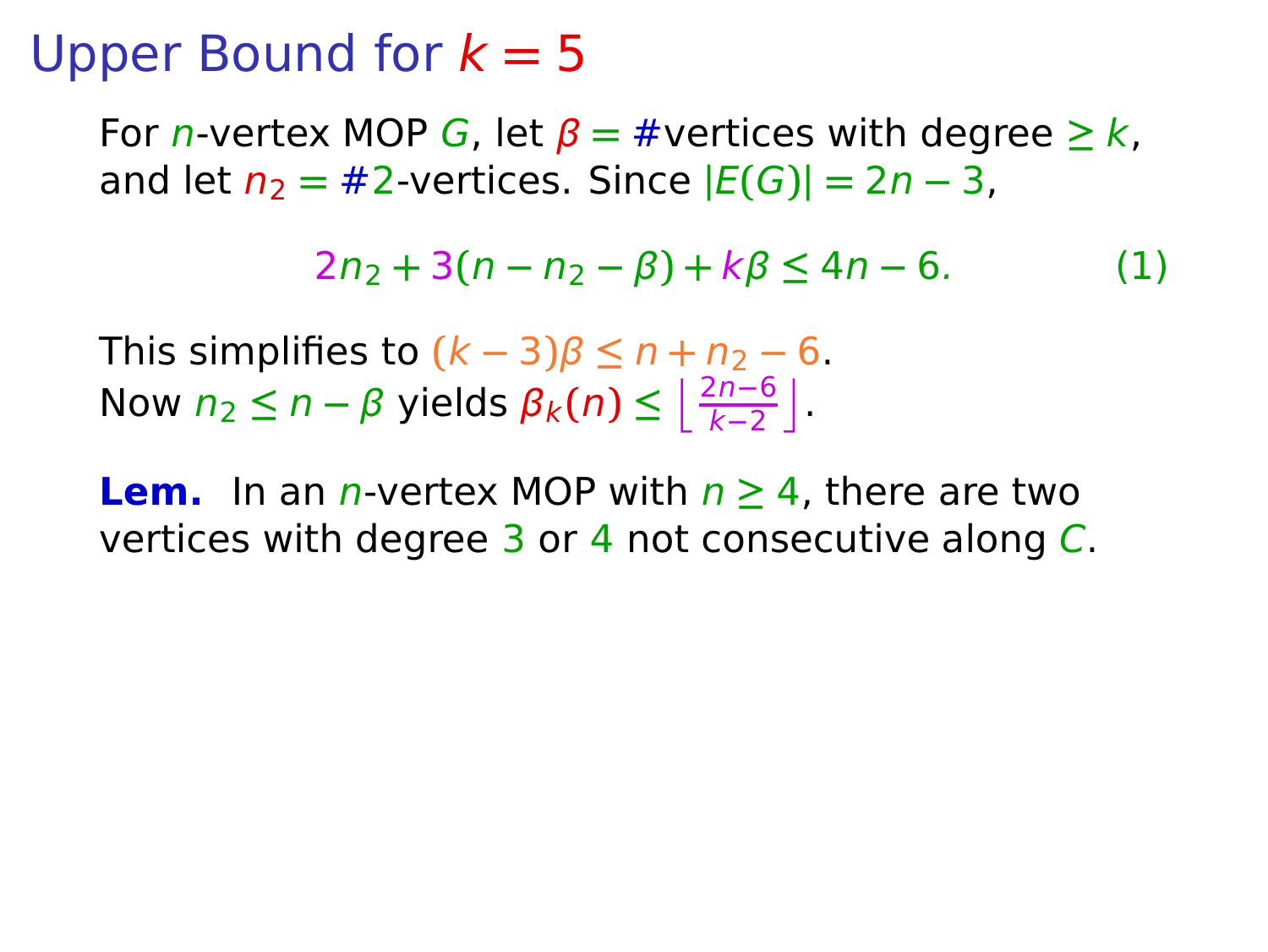For *n*-vertex MOP G, let  $\beta = \#$  vertices with degree  $\geq k$ , and let  $n_2 = #2$ -vertices. Since  $|E(G)| = 2n - 3$ ,

$$
2n_2 + 3(n - n_2 - \beta) + k\beta \le 4n - 6. \tag{1}
$$

This simplifies to  $(k-3)\beta \leq n + n_2 - 6$ . Now  $n_2 \le n - \beta$  yields  $\beta_k(n) \le \left\lfloor \frac{2n-6}{k-2} \right\rfloor$ .

**Lem.** In an n-vertex MOP with n **≥** 4, there are two vertices with degree  $3$  or 4 not consecutive along C.



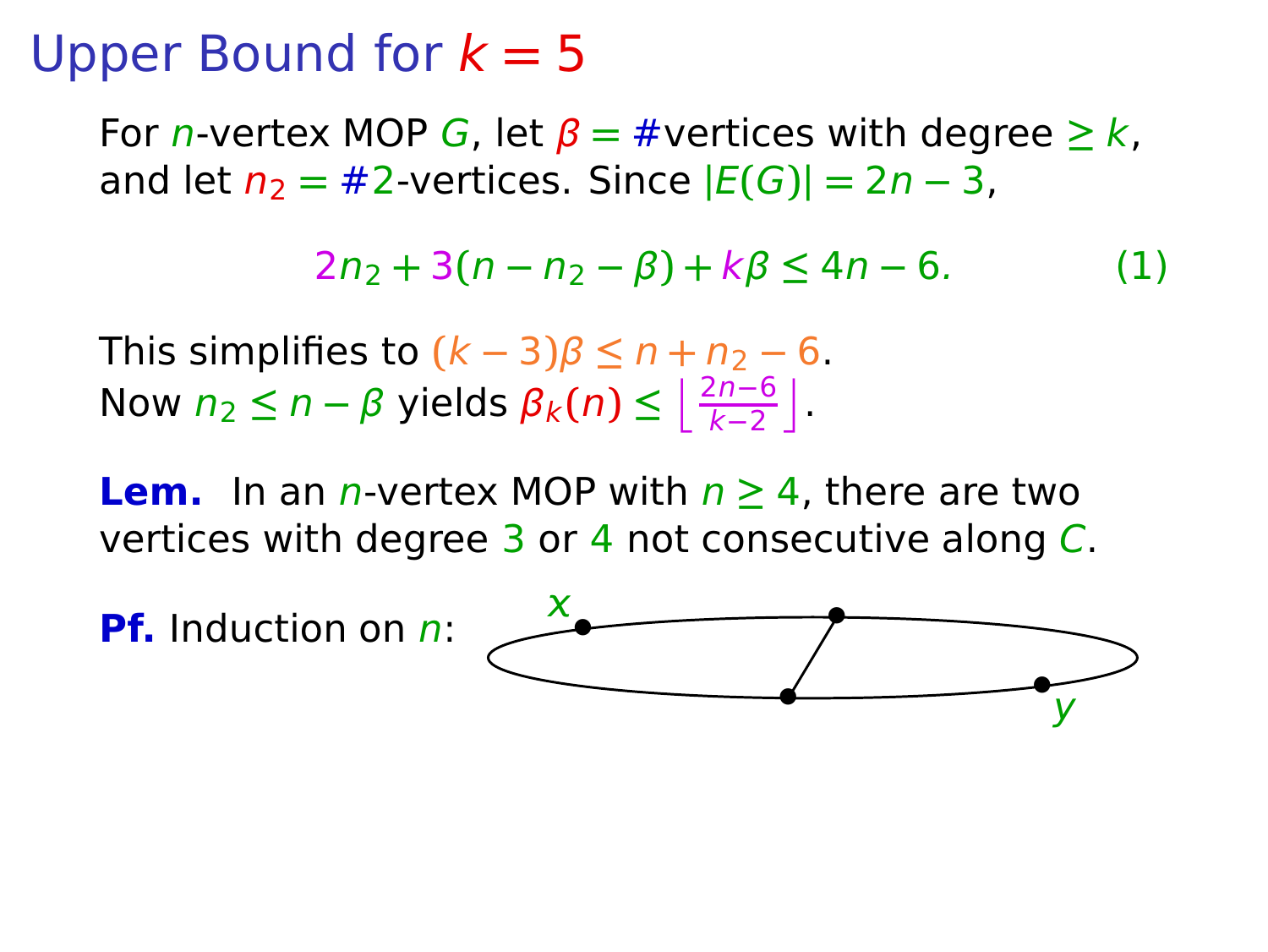For *n*-vertex MOP G, let  $\beta = \#$  vertices with degree  $\geq k$ , and let  $n_2 = #2$ -vertices. Since  $|E(G)| = 2n - 3$ ,

$$
2n_2 + 3(n - n_2 - \beta) + k\beta \le 4n - 6. \tag{1}
$$

This simplifies to  $(k-3)\beta \leq n + n_2 - 6$ . Now  $n_2 \le n - \beta$  yields  $\beta_k(n) \le \left\lfloor \frac{2n-6}{k-2} \right\rfloor$ .

**Lem.** In an n-vertex MOP with n **≥** 4, there are two vertices with degree 3 or 4 not consecutive along C.



**Cor.** If  $k \geq 5$  and  $n \geq 4$ , then  $\beta_k(n) \leq \left\lfloor \frac{2n-8}{k-2} \right\rfloor$ .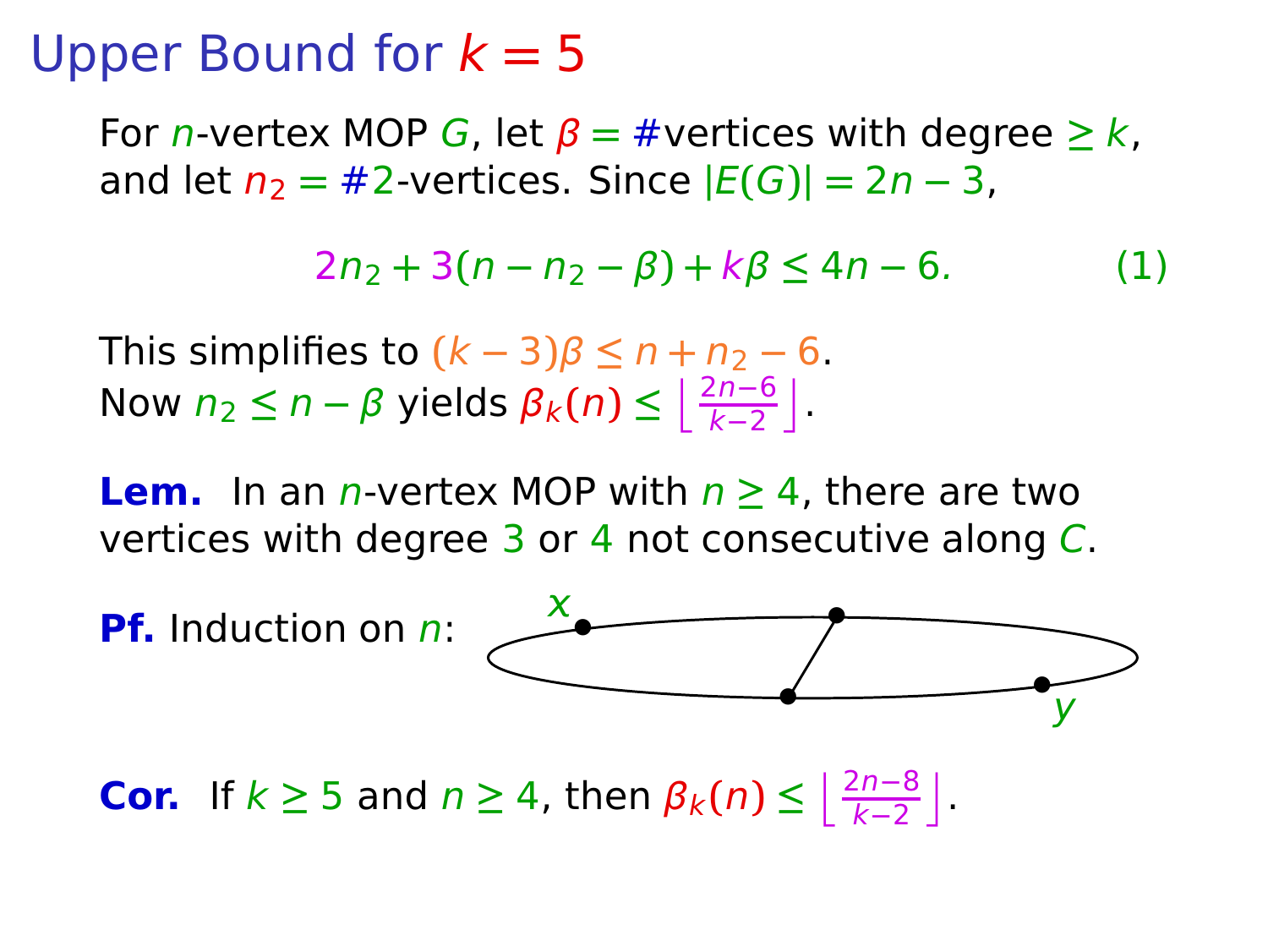For *n*-vertex MOP G, let  $\beta = \#$  vertices with degree  $\geq k$ , and let  $n_2 = #2$ -vertices. Since  $|E(G)| = 2n - 3$ ,

$$
2n_2 + 3(n - n_2 - \beta) + k\beta \le 4n - 6. \tag{1}
$$

This simplifies to  $(k-3)\beta \leq n+n_2-6$ . Now  $n_2 \le n - \beta$  yields  $\beta_k(n) \le \left\lfloor \frac{2n-6}{k-2} \right\rfloor$ .

**Lem.** In an *n*-vertex MOP with  $n \geq 4$ , there are two vertices with degree  $3$  or 4 not consecutive along C.



**Pf.** Now  $n_2 \le n - \beta - 2$ . Put into  $(k - 3)\beta \le n + n_2 - 6$ . ■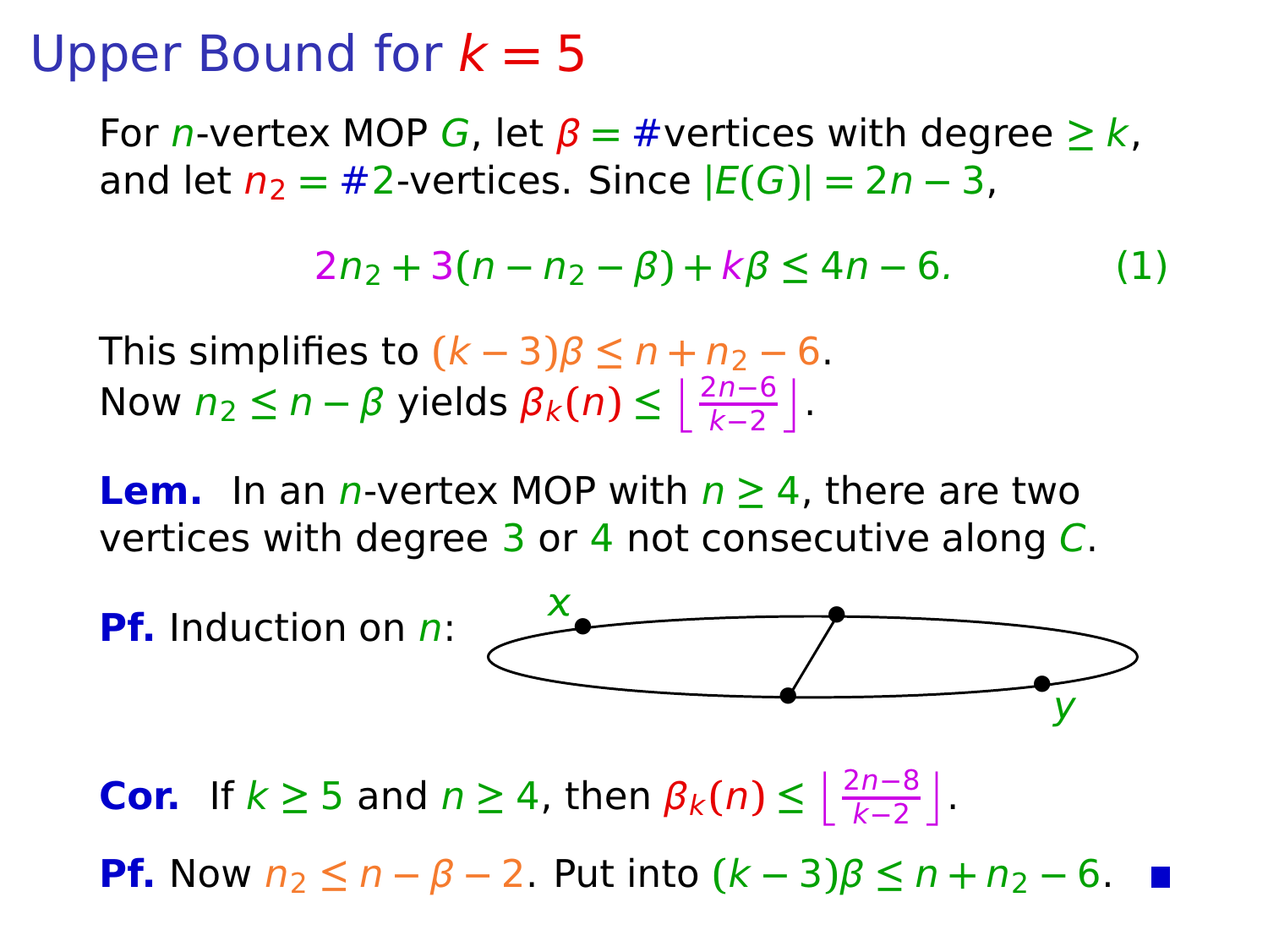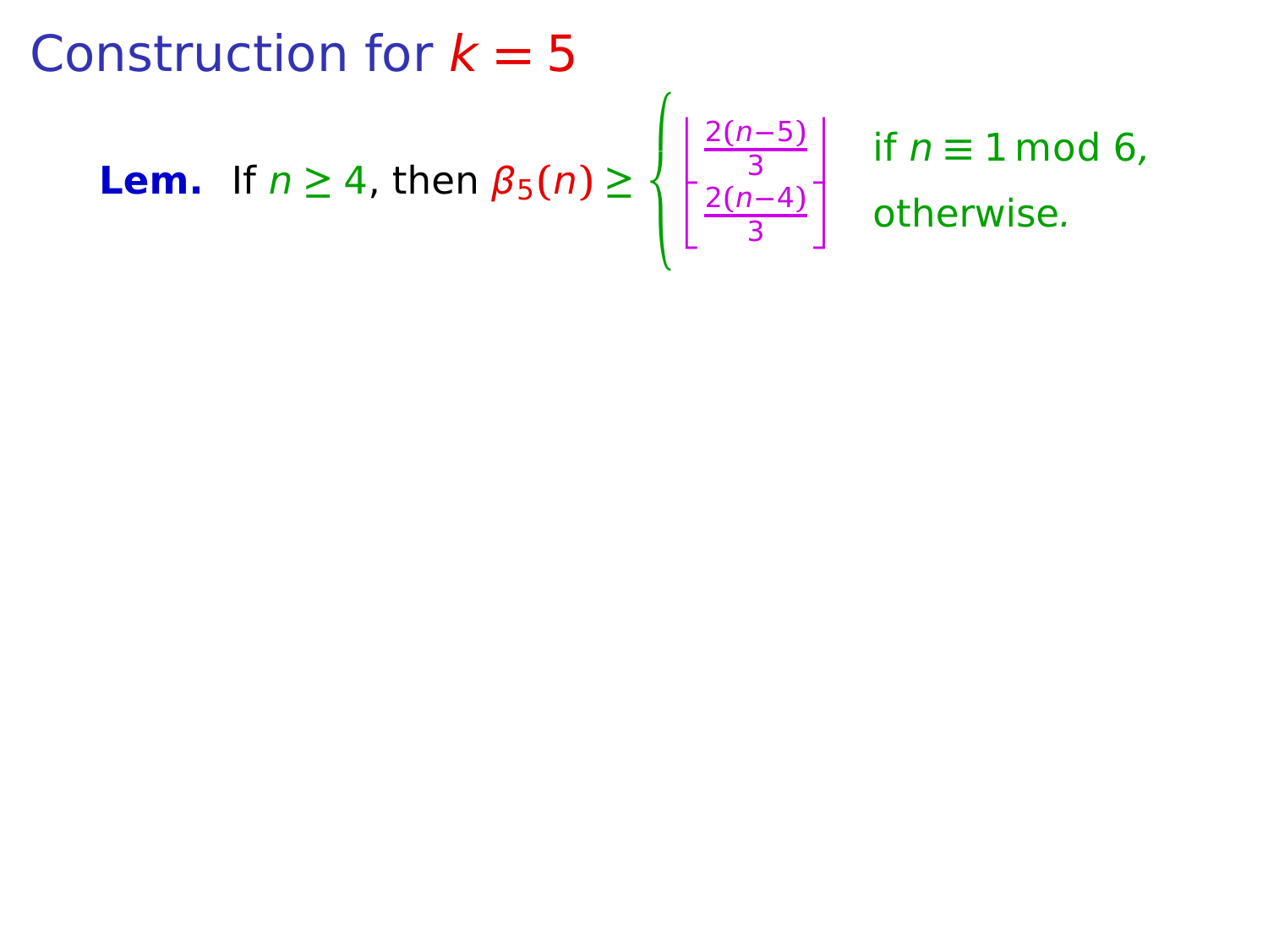Construction for  $k = 5$ **Lem.** If  $n \geq 4$ , then  $\beta_5(n) \geq$  $\sqrt{2}$  $\left\langle \right\rangle$  $\mathbf{I}$ j 2**(**n**−**5**)**  $\left[\frac{n-5}{3}\right]$  if  $n \equiv 1 \mod 6$ , j 2**(**n**−**4**)**  $\left[\frac{n-4}{3}\right]$  otherwise.

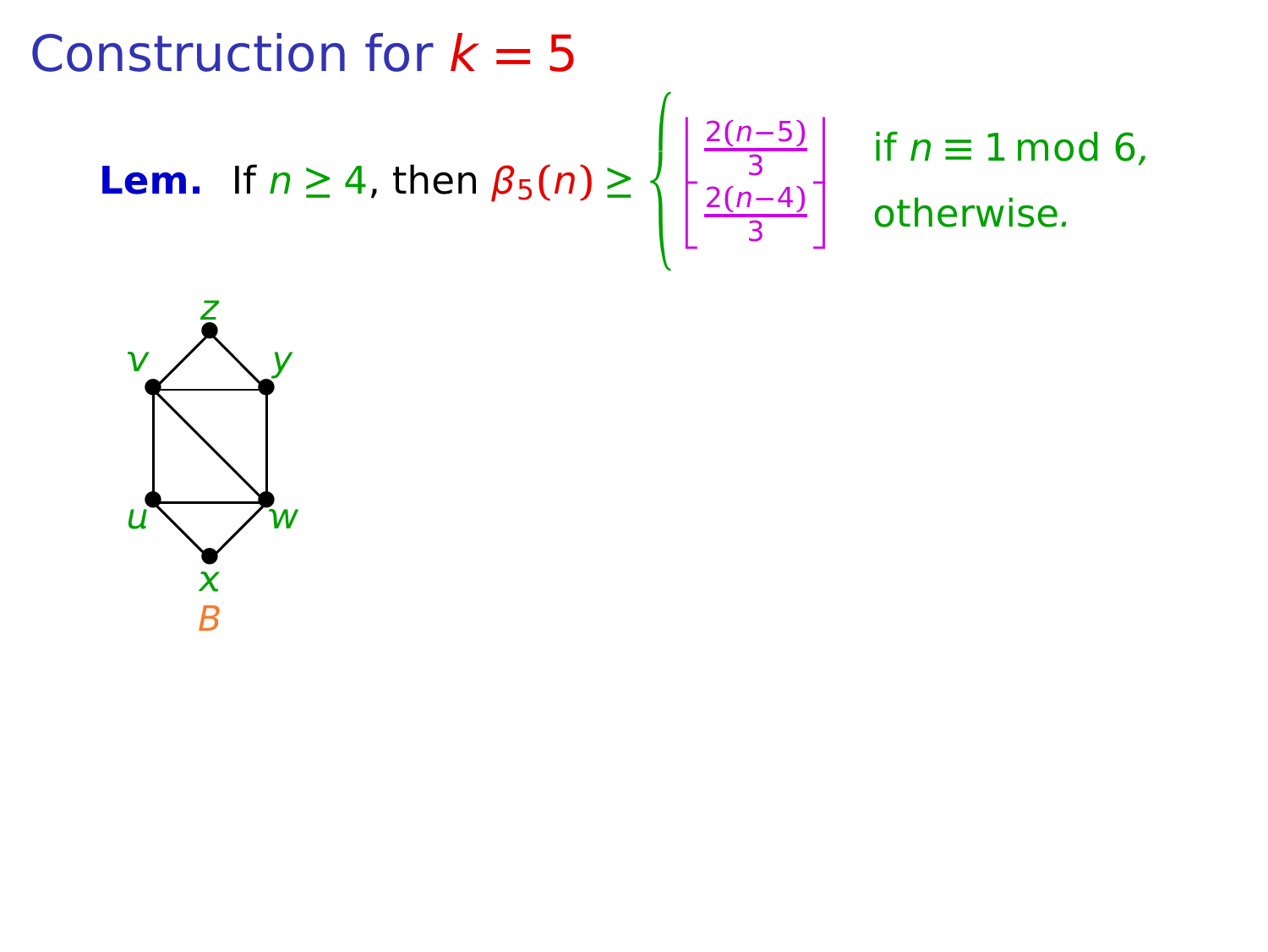

Before adding  $B_i$ , we have  $n \equiv 2 \mod 6$ .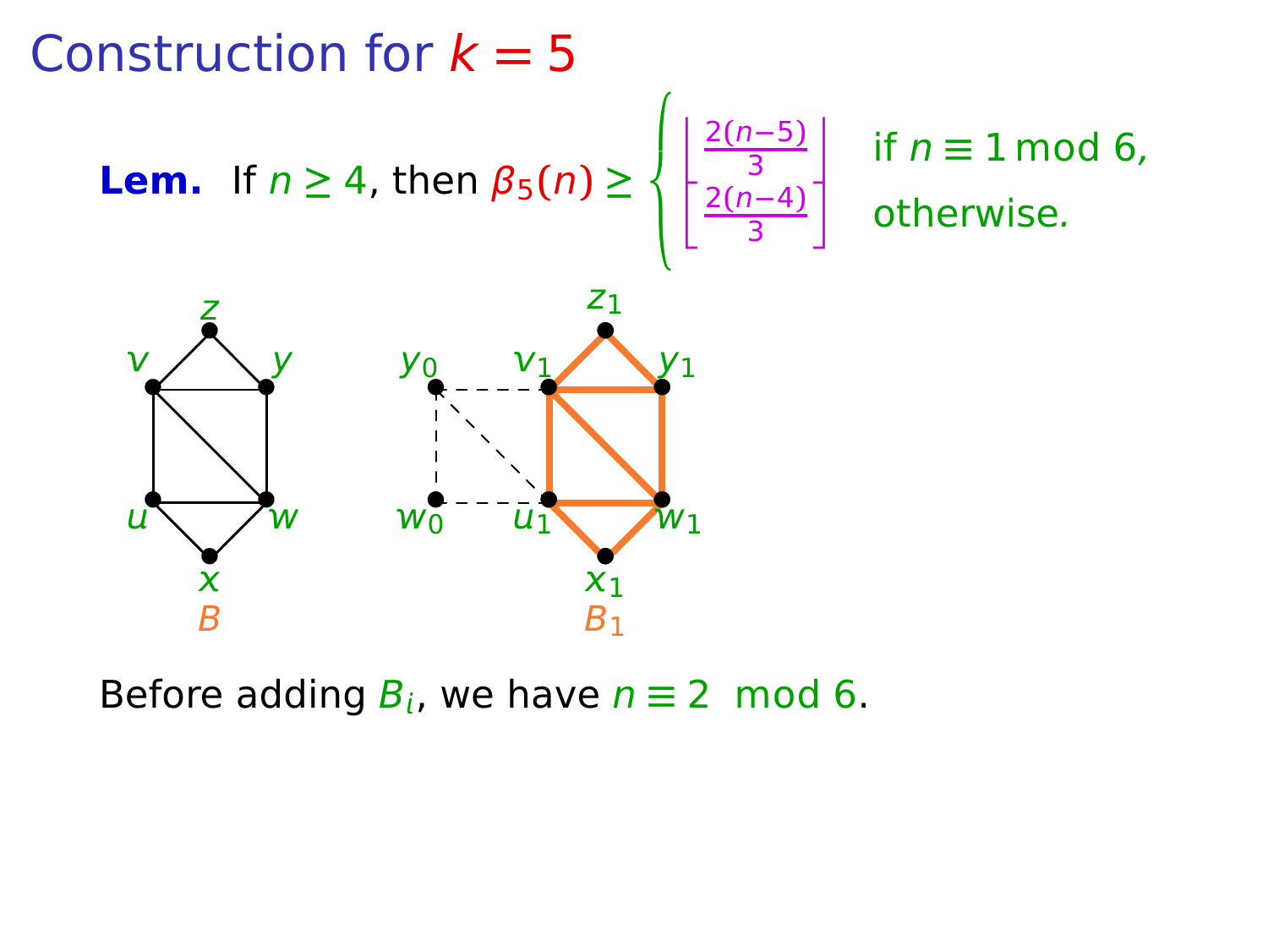

Before adding  $B_i$ , we have  $n \equiv 2 \mod 6$ . Add  $B_i$  in the order  $u_i$ ,  $v_i$ ,  $w_i$ ,  $x_i$ ,  $y_i$ ,  $z_i$ ,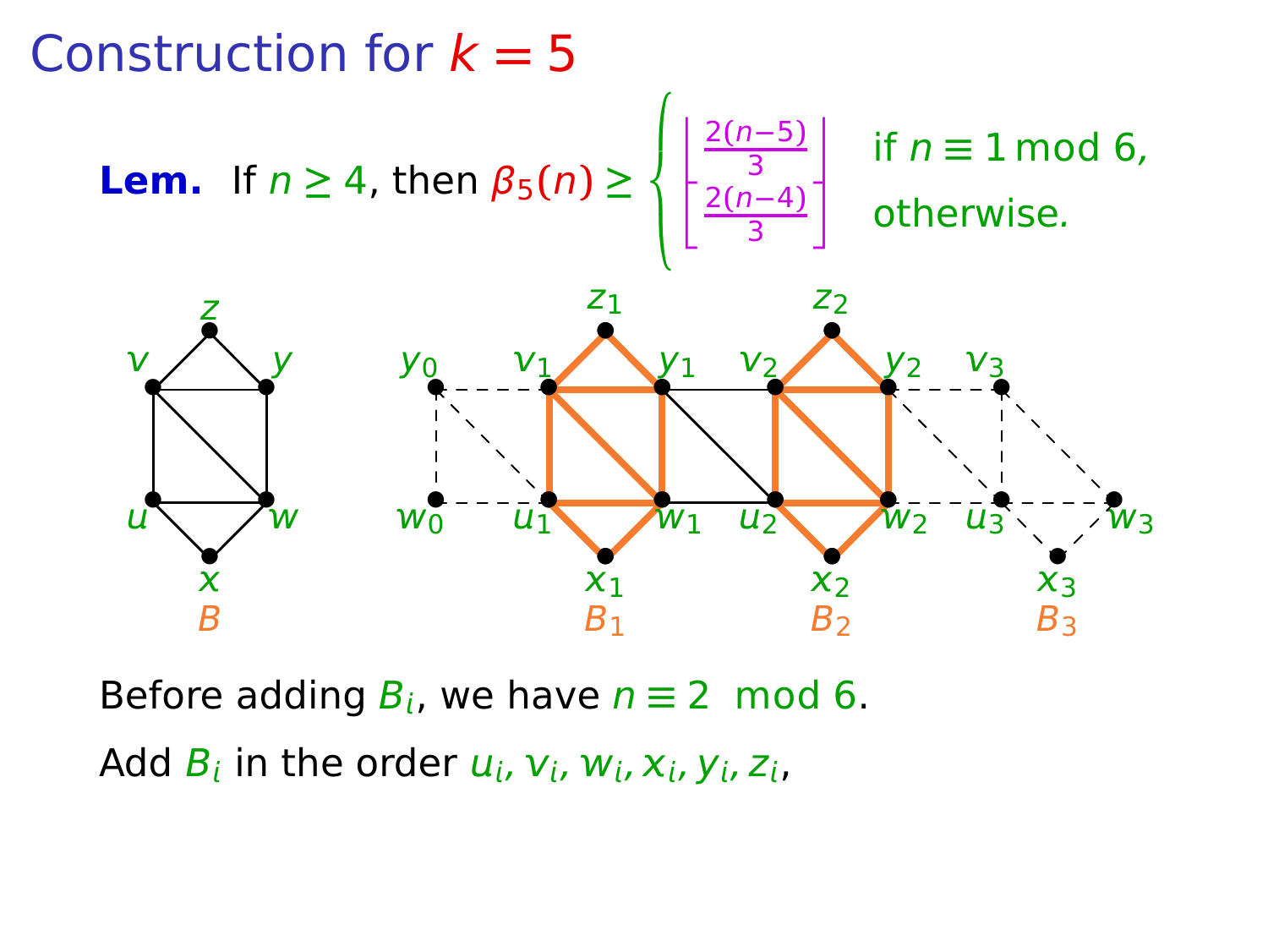

Before adding  $B_i$ , we have  $n \equiv 2 \mod 6$ .

Add  $B_i$  in the order  $u_i$ ,  $v_i$ ,  $w_i$ ,  $x_i$ ,  $y_i$ ,  $z_i$ , gaining respectively 1, 1, 0, 1, 0, 1 degree-5 vertices.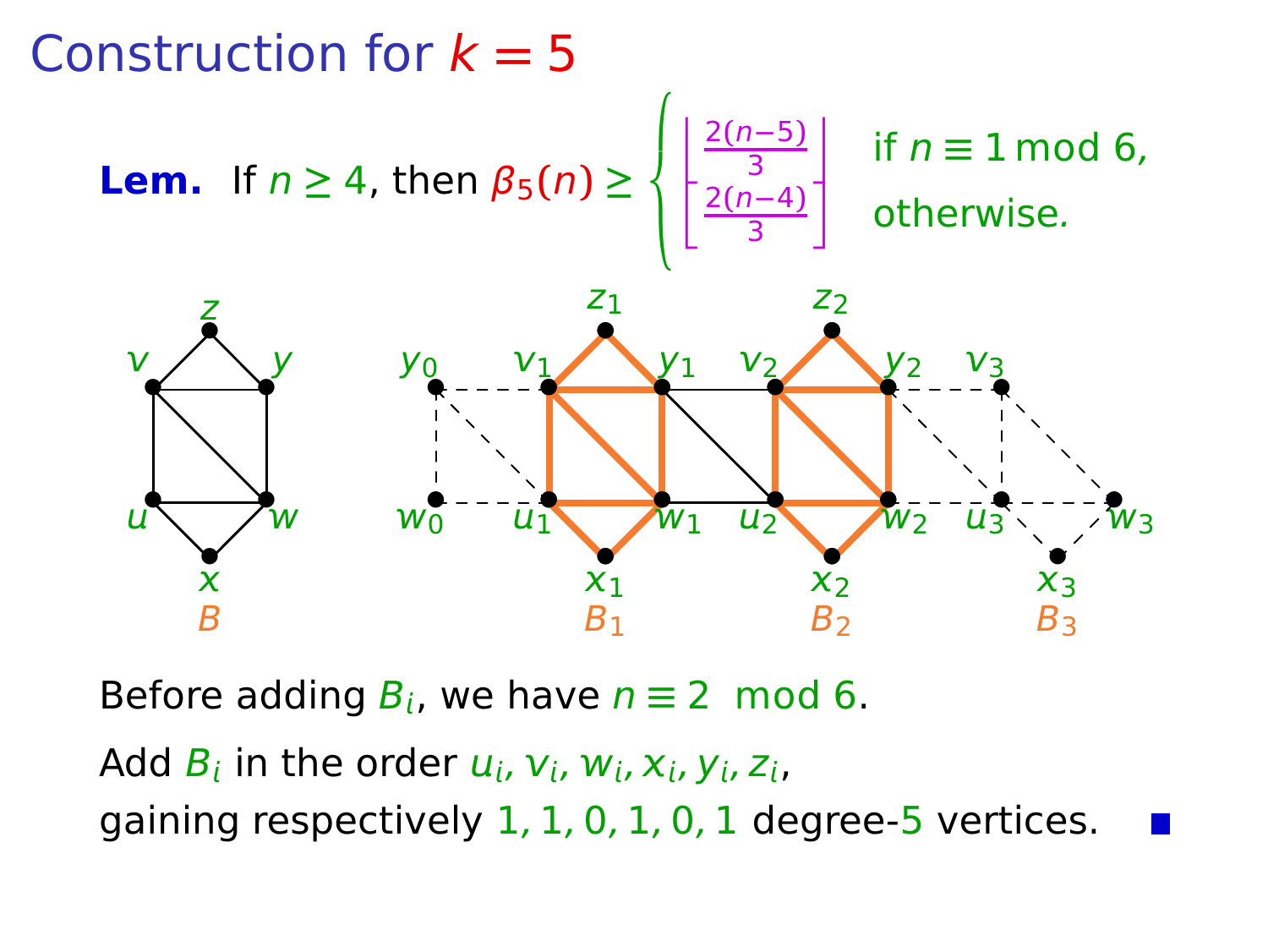

Before adding  $B_i$ , we have  $n \equiv 2 \mod 6$ .

Add  $B_i$  in the order  $u_i$ ,  $v_i$ ,  $w_i$ ,  $x_i$ ,  $y_i$ ,  $z_i$ , gaining respectively  $1, 1, 0, 1, 0, 1$  degree- $5$  vertices.

Now  $k = 5$  done except upper bound for  $n \equiv 1 \mod 6$ .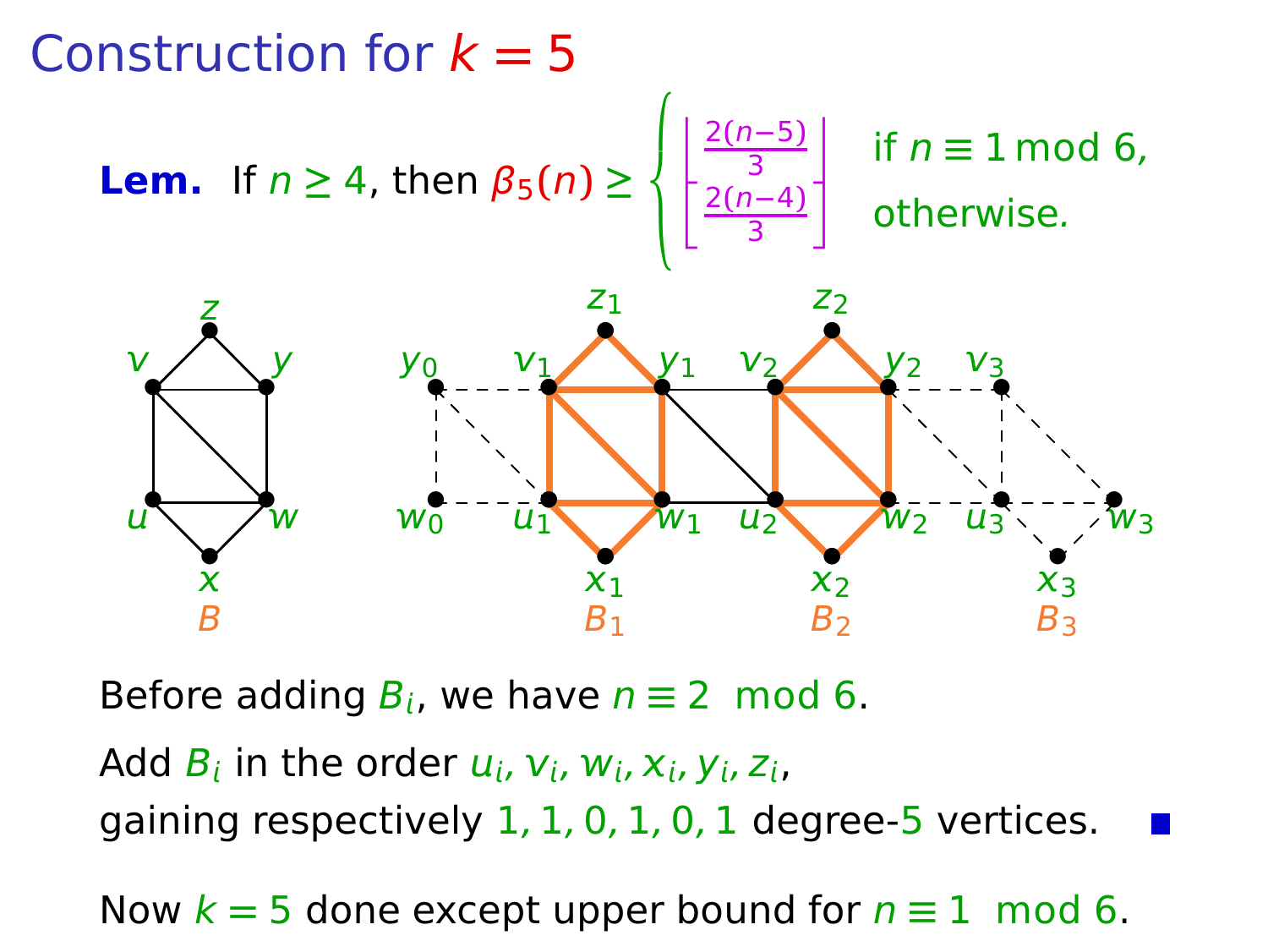#### Construction for  $k \geq 6$

**Lem.** If  $k \ge 6$  and  $n \ge k+2$ , then  $\beta_k(n) \ge \left\lfloor \frac{n-6}{k-4} \right\rfloor$ .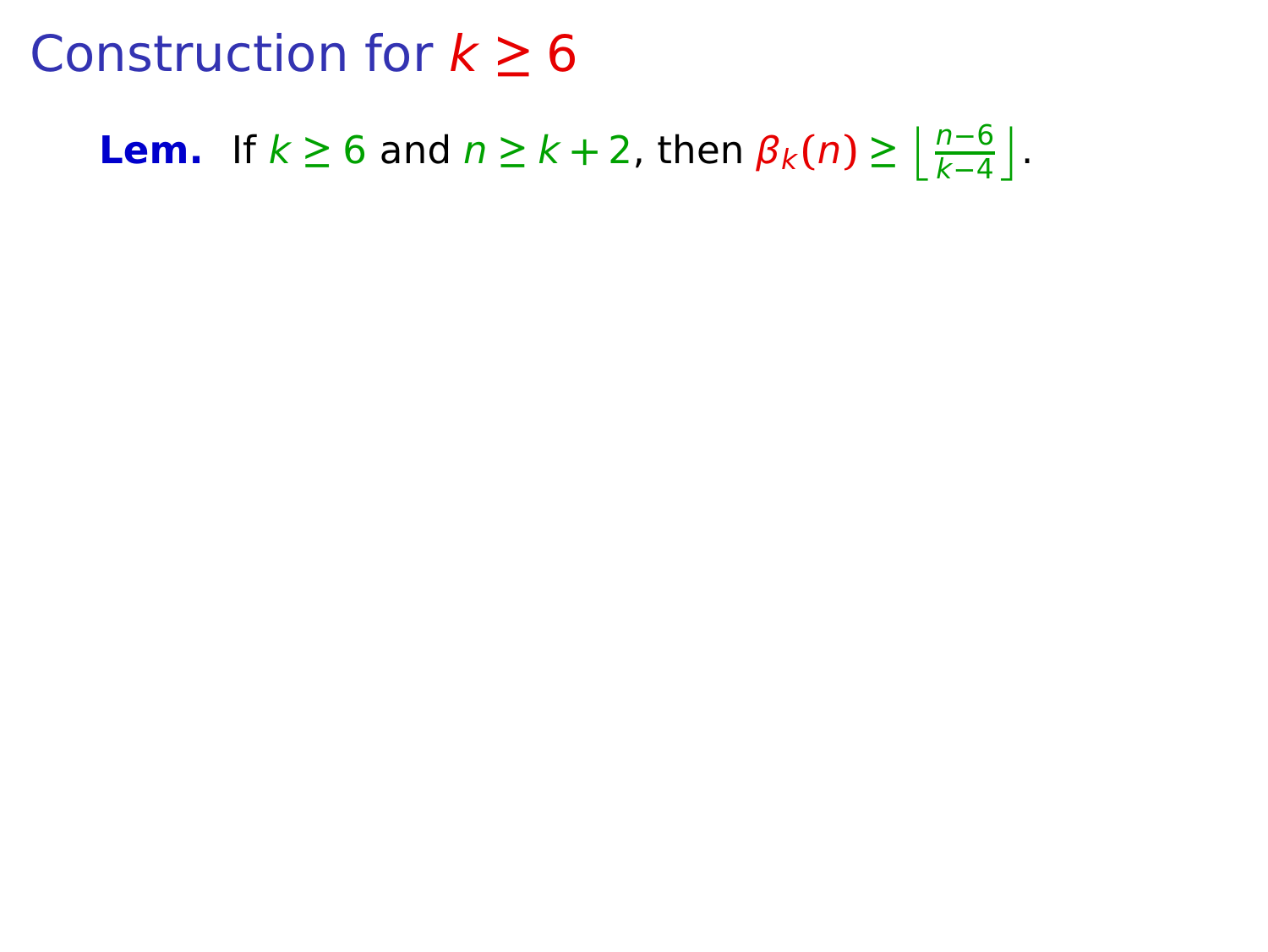**Lem.** If  $k \ge 6$  and  $n \ge k+2$ , then  $\beta_k(n) \ge \left\lfloor \frac{n-6}{k-4} \right\rfloor$ .

**|**V**(**B **′ )| =** 2k **−** 6, where d**() =** d**() =** k **−** 2 (here k **=** 7).

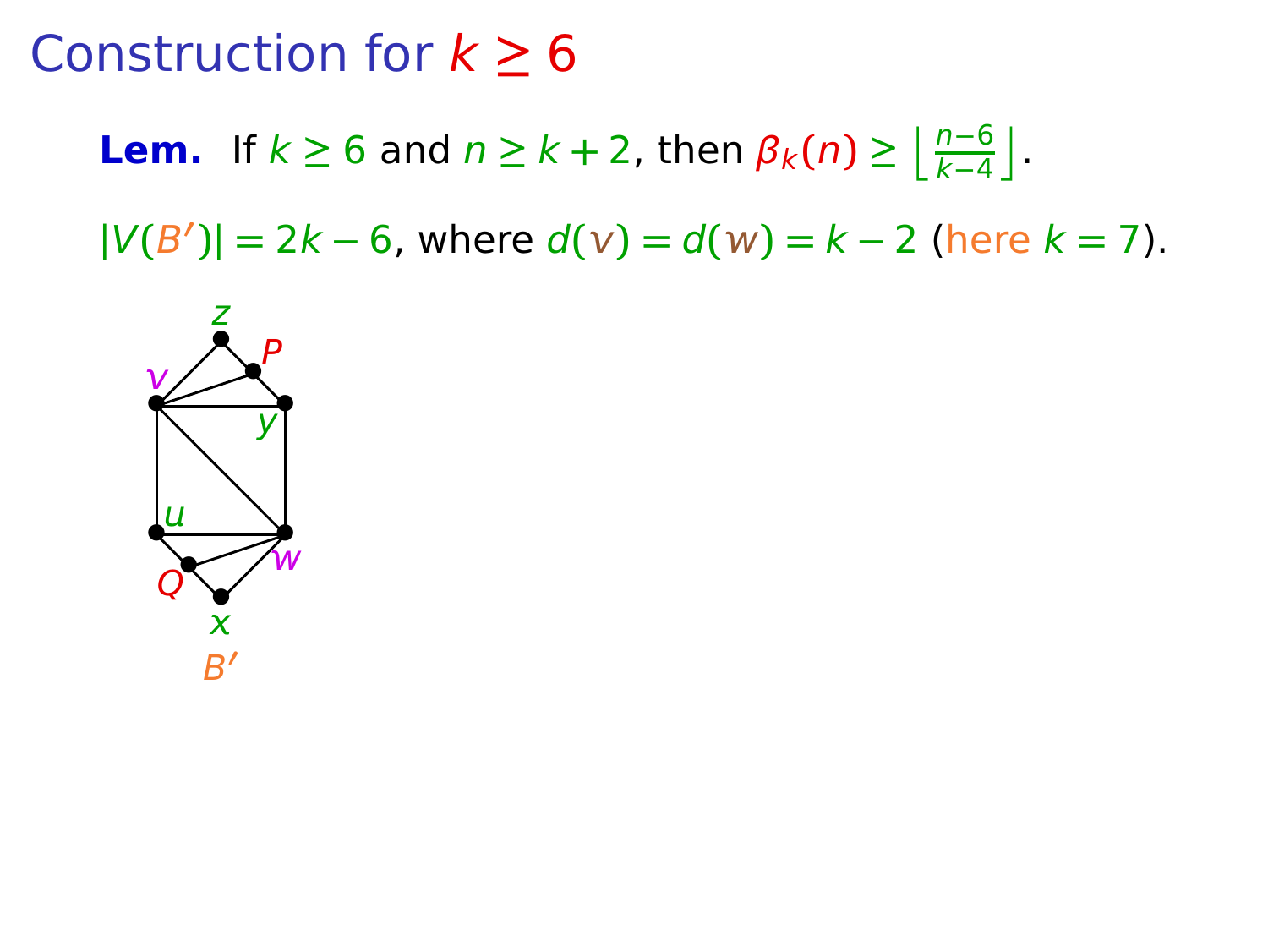**Lem.** If  $k \ge 6$  and  $n \ge k+2$ , then  $\beta_k(n) \ge \left\lfloor \frac{n-6}{k-4} \right\rfloor$ .

**|**V**(**B **′ )| =** 2k **−** 6, where d**() =** d**() =** k **−** 2 (here k **=** 7).



Start with  $n \equiv 4 \mod (k-4)$ .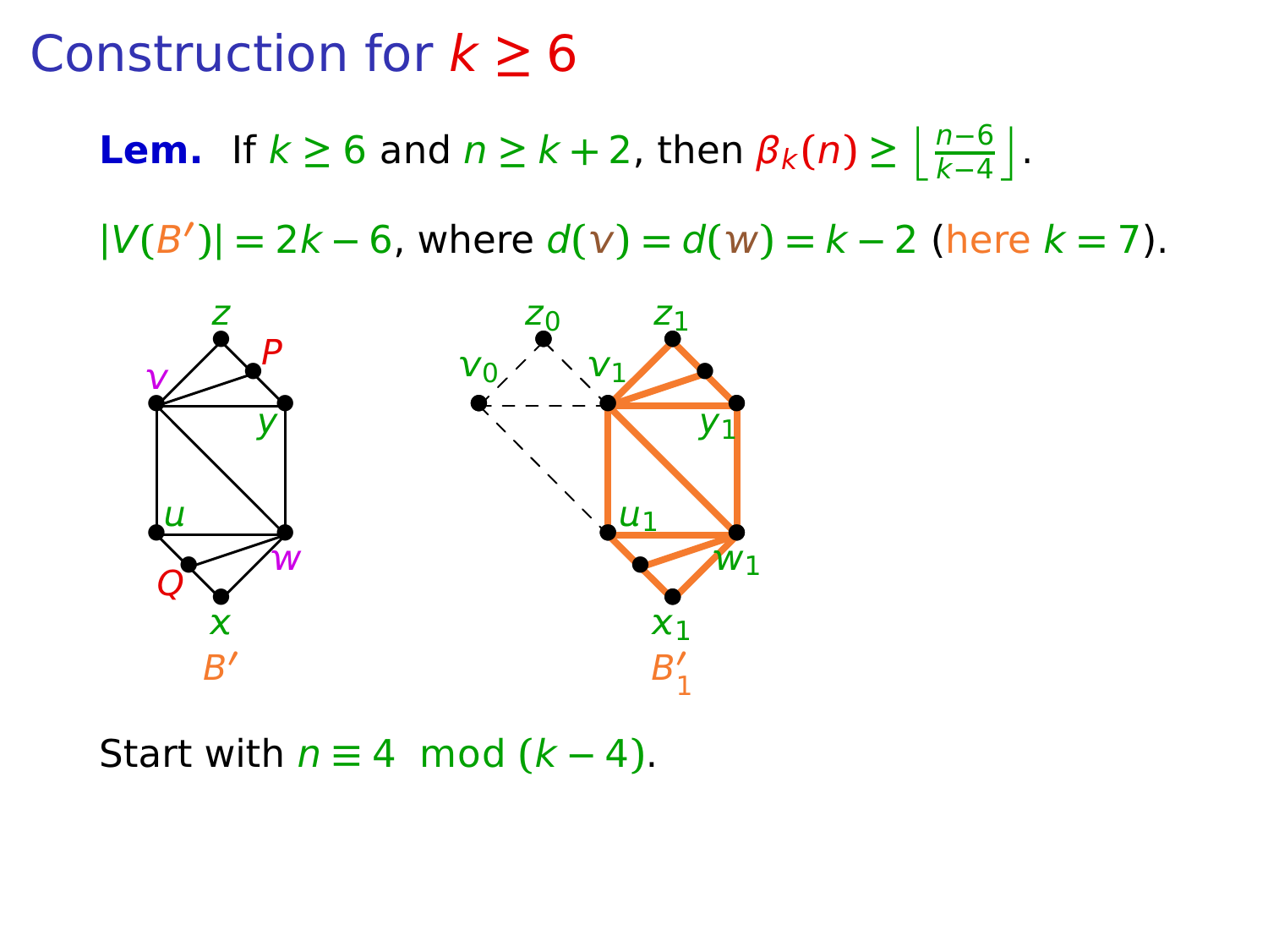**Lem.** If  $k \ge 6$  and  $n \ge k+2$ , then  $\beta_k(n) \ge \left\lfloor \frac{n-6}{k-4} \right\rfloor$ .

**|**V**(**B **′ )| =** 2k **−** 6, where d**() =** d**() =** k **−** 2 (here k **=** 7).



Start with  $n \equiv 4 \mod (k-4)$ . In the next copy  $B_i'$  $_i'$ add  $w_i$ , then one vertex from Q (now  $d(u_i) = k$ ).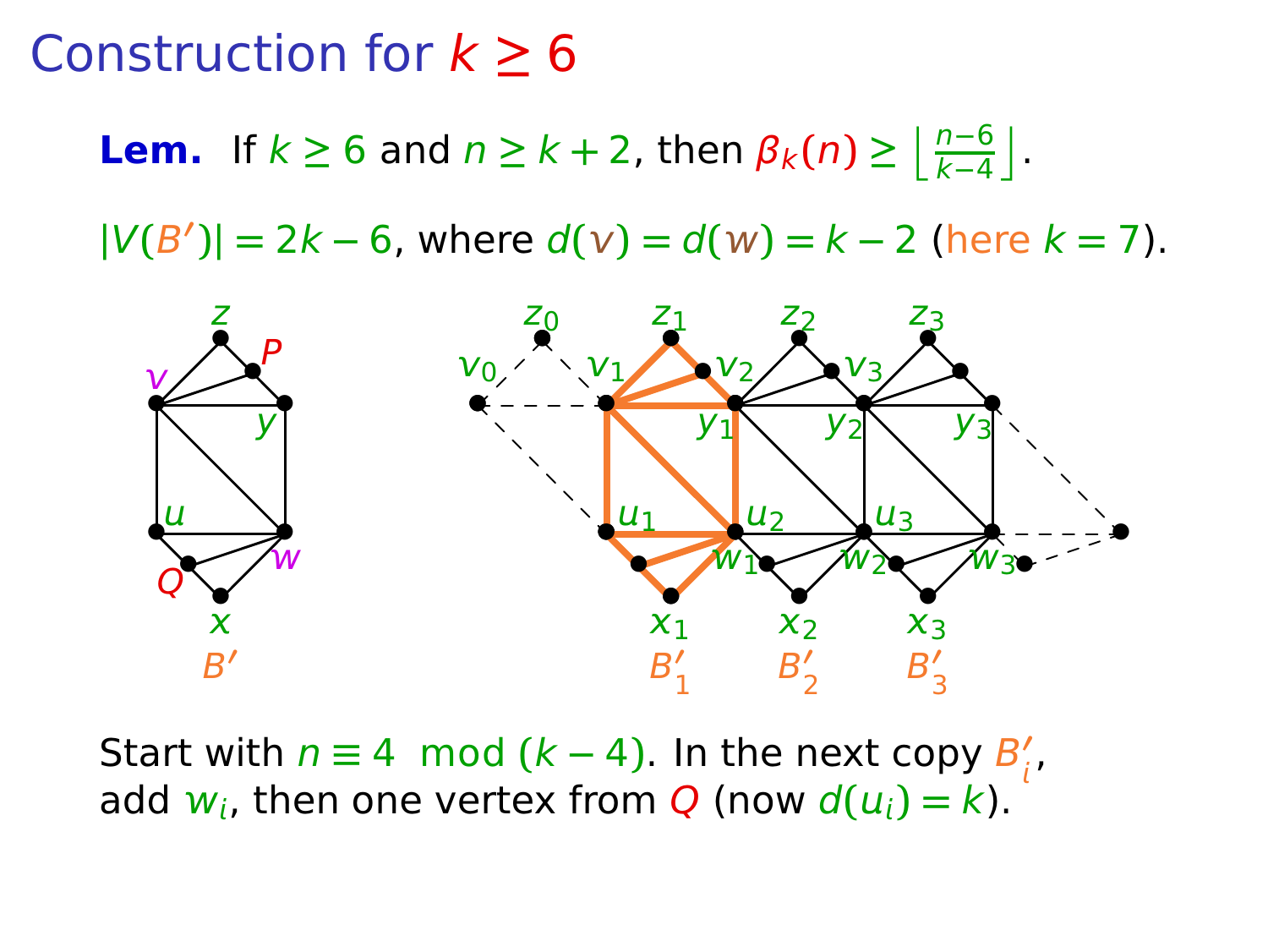**Lem.** If  $k \ge 6$  and  $n \ge k+2$ , then  $\beta_k(n) \ge \left\lfloor \frac{n-6}{k-4} \right\rfloor$ .

**|**V**(**B **′ )| =** 2k **−** 6, where d**() =** d**() =** k **−** 2 (here k **=** 7).



Start with  $n \equiv 4 \mod (k-4)$ . In the next copy  $B_i'$  $_i'$ add  $w_i$ , then one vertex from Q (now  $d(u_i) = k$ ).

Next  $y_i$ , then P to  $z_i$  (now  $d(y_i) = k$ ),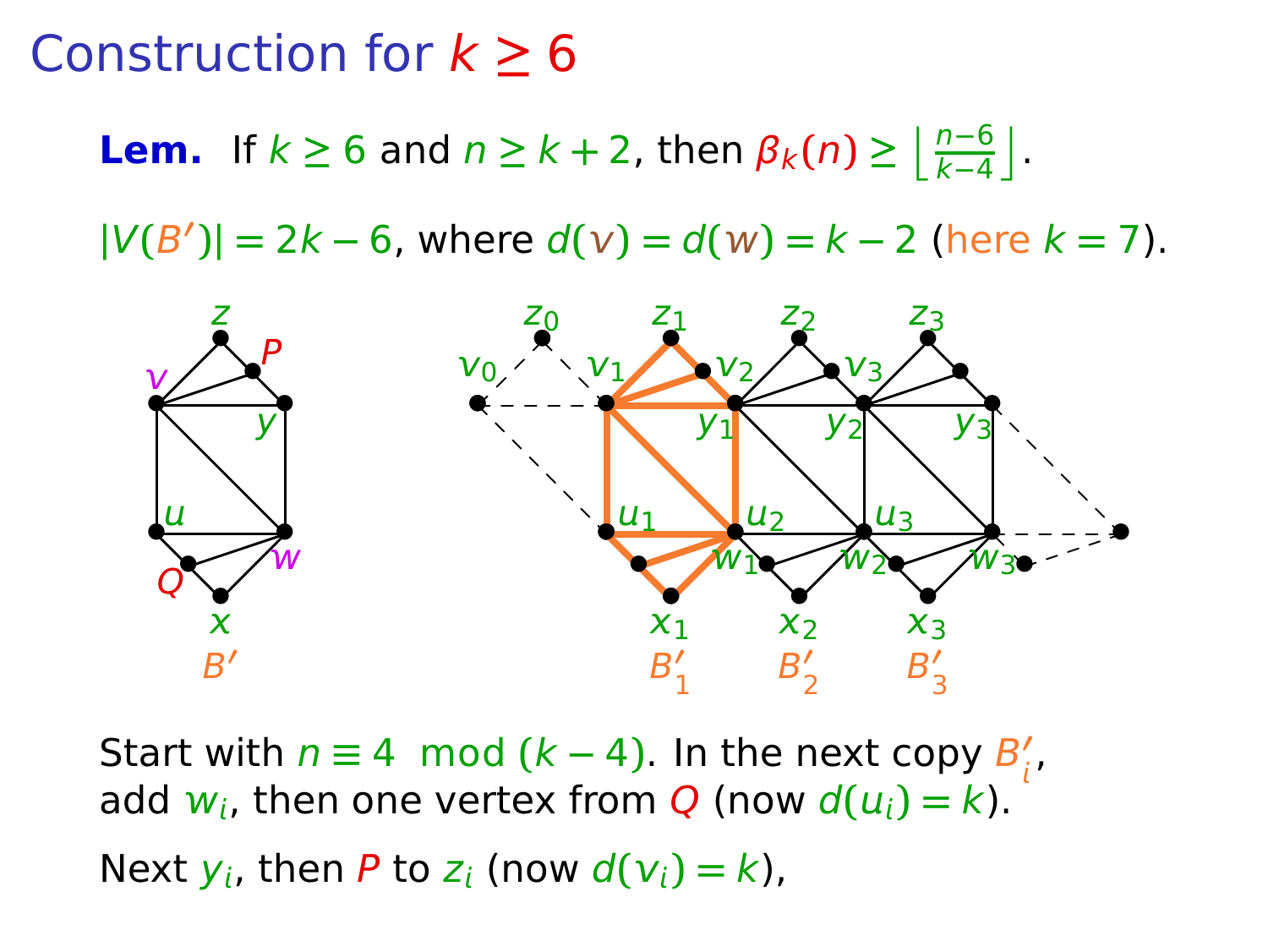**Lem.** If  $k \ge 6$  and  $n \ge k+2$ , then  $\beta_k(n) \ge \left\lfloor \frac{n-6}{k-4} \right\rfloor$ .

**|**V**(**B **′ )| =** 2k **−** 6, where d**() =** d**() =** k **−** 2 (here k **=** 7).



Start with  $n \equiv 4 \mod (k-4)$ . In the next copy  $B_i'$  $_i'$ add  $w_i$ , then one vertex from Q (now  $d(u_i) = k$ ).

Next  $y_i$ , then P to  $z_i$  (now  $d(v_i) = k$ ), then finish Q.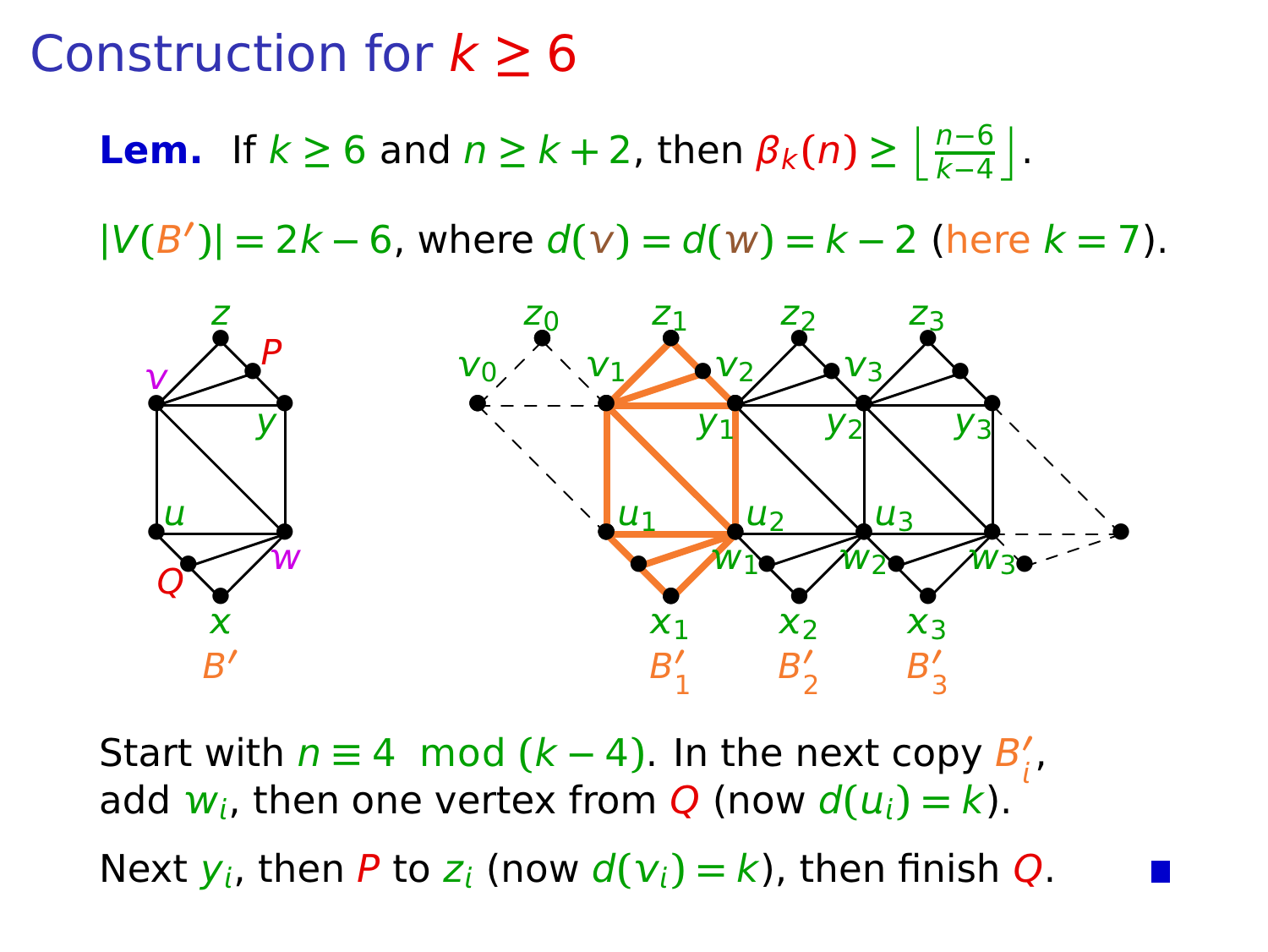**Def.** Let  $D(n, s) = \max$  degree-sum of s vertices in an n-vertex outerplanar graph. (Attained by a MOP.)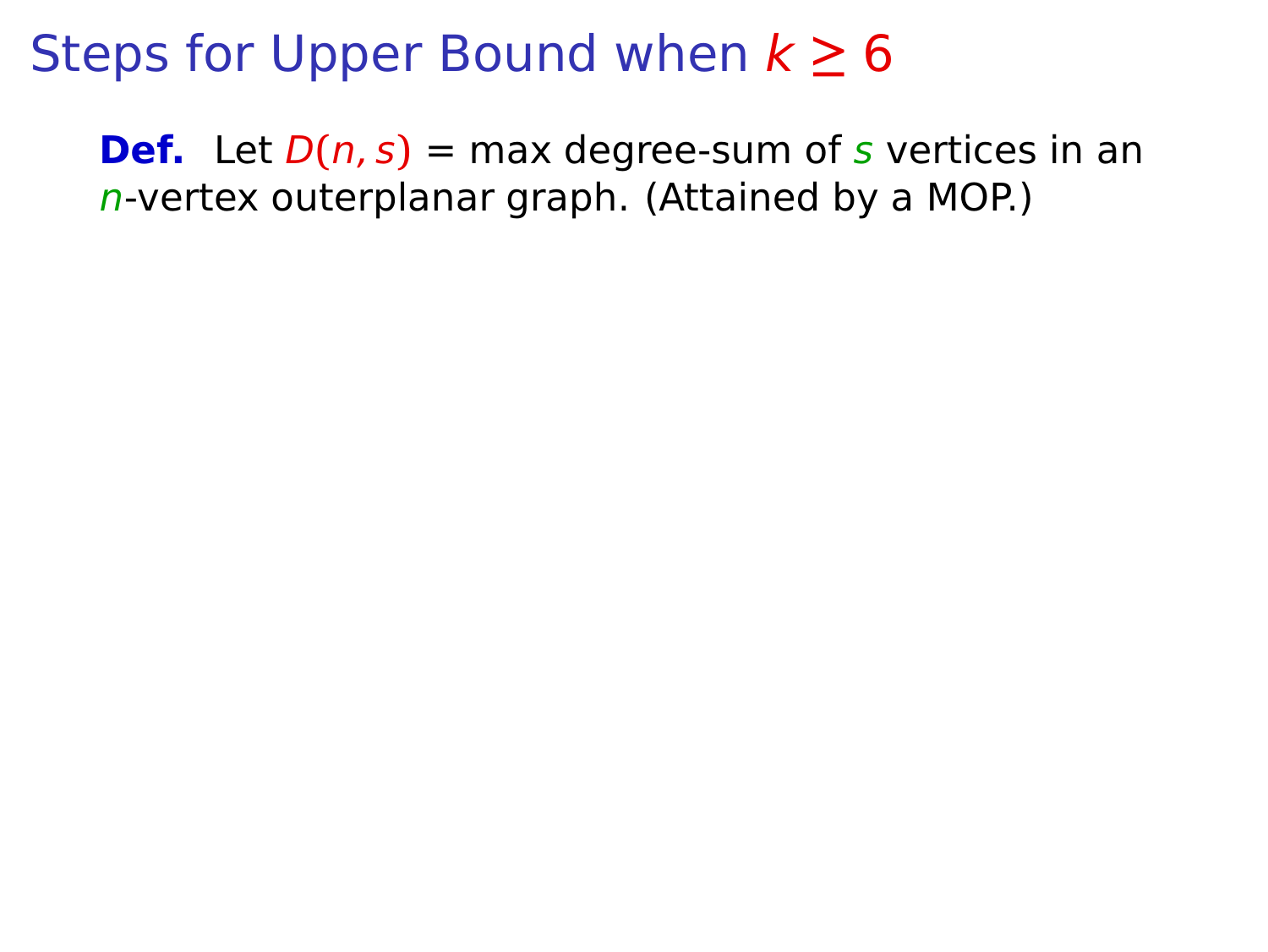**Def.** Let  $D(n, s) = \max$  degree-sum of s vertices in an n-vertex outerplanar graph. (Attained by a MOP.)

**Lem.** When G achieves the maximum, each set of s vertices with this degree-sum induces a MOP.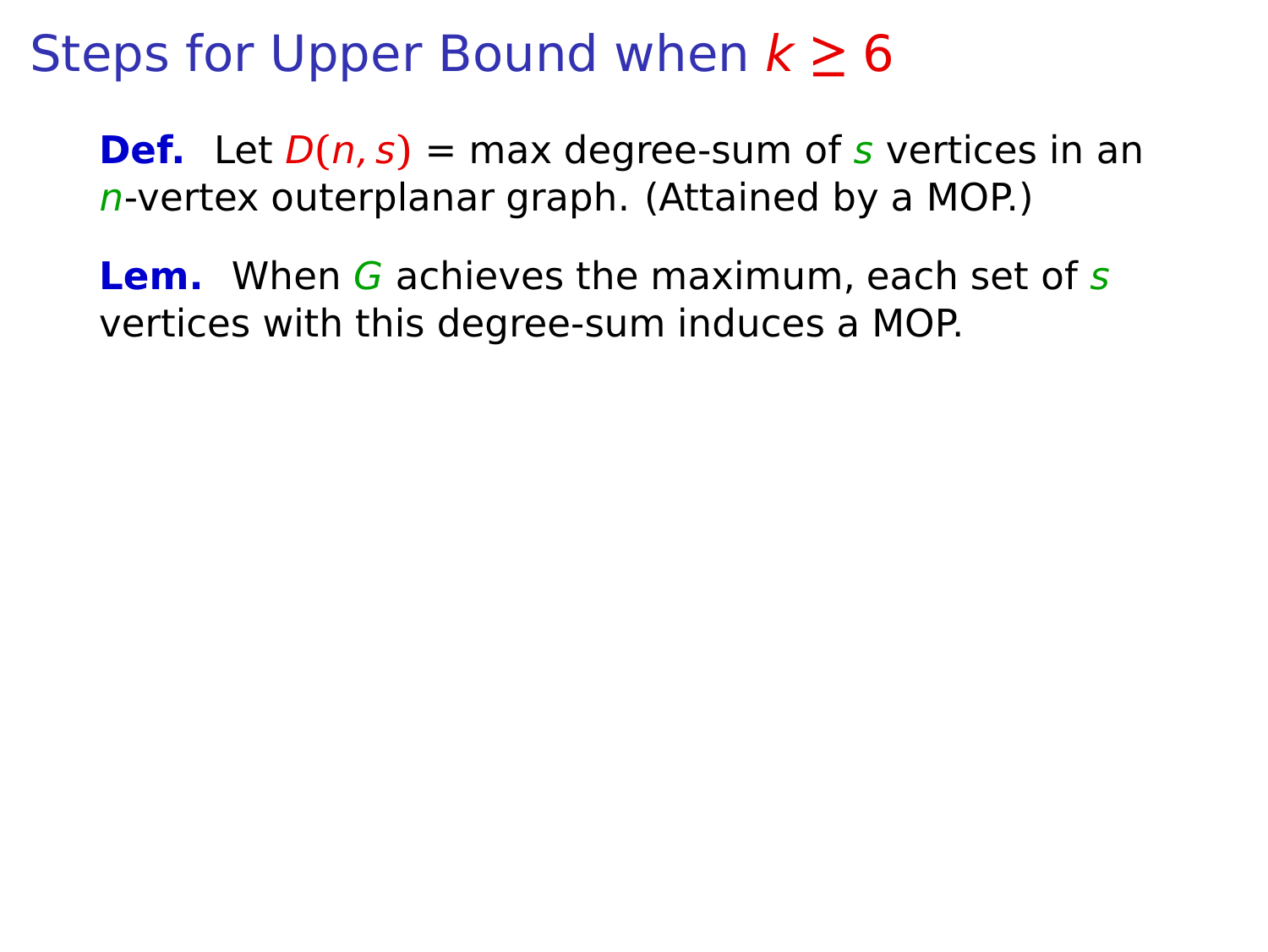**Def.** Let  $D(n, s)$  = max degree-sum of s vertices in an  $n$ -vertex outerplanar graph. (Attained by a MOP.)

**Lem.** When G achieves the maximum, each set of s vertices with this degree-sum induces a MOP.

**Pf.** Otherwise, G can be altered to get s vertices with larger degree-sum.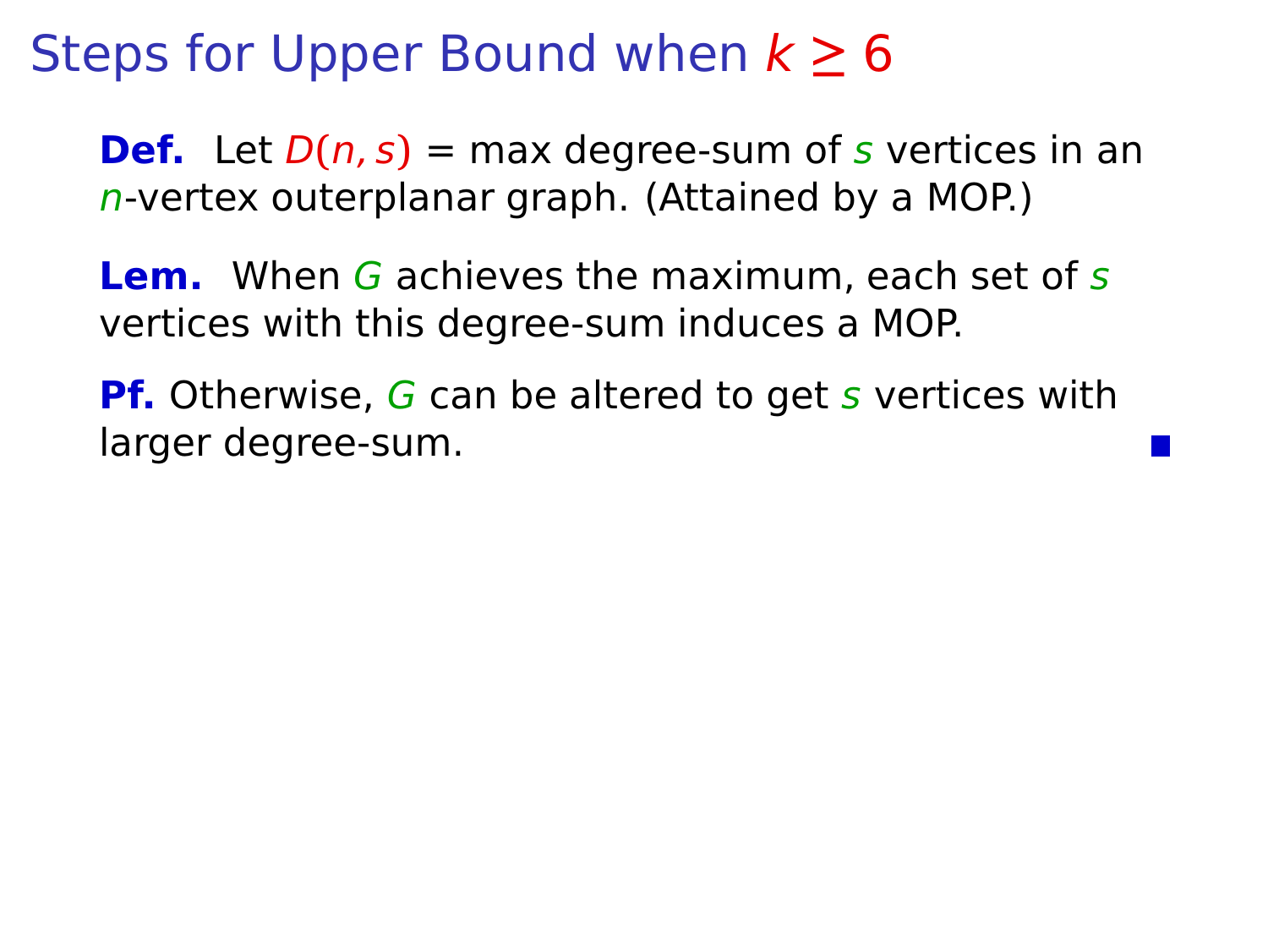**Def.** Let  $D(n, s) = \max$  degree-sum of s vertices in an  $n$ -vertex outerplanar graph. (Attained by a MOP.)

**Lem.** When G achieves the maximum, each set of s vertices with this degree-sum induces a MOP.

**Thm.** D**(**n, s**) =**  $\int n - 6 + 4s$  if  $1 < s < n/2$ , 2n − 6 + 2s if s ≥ n/2.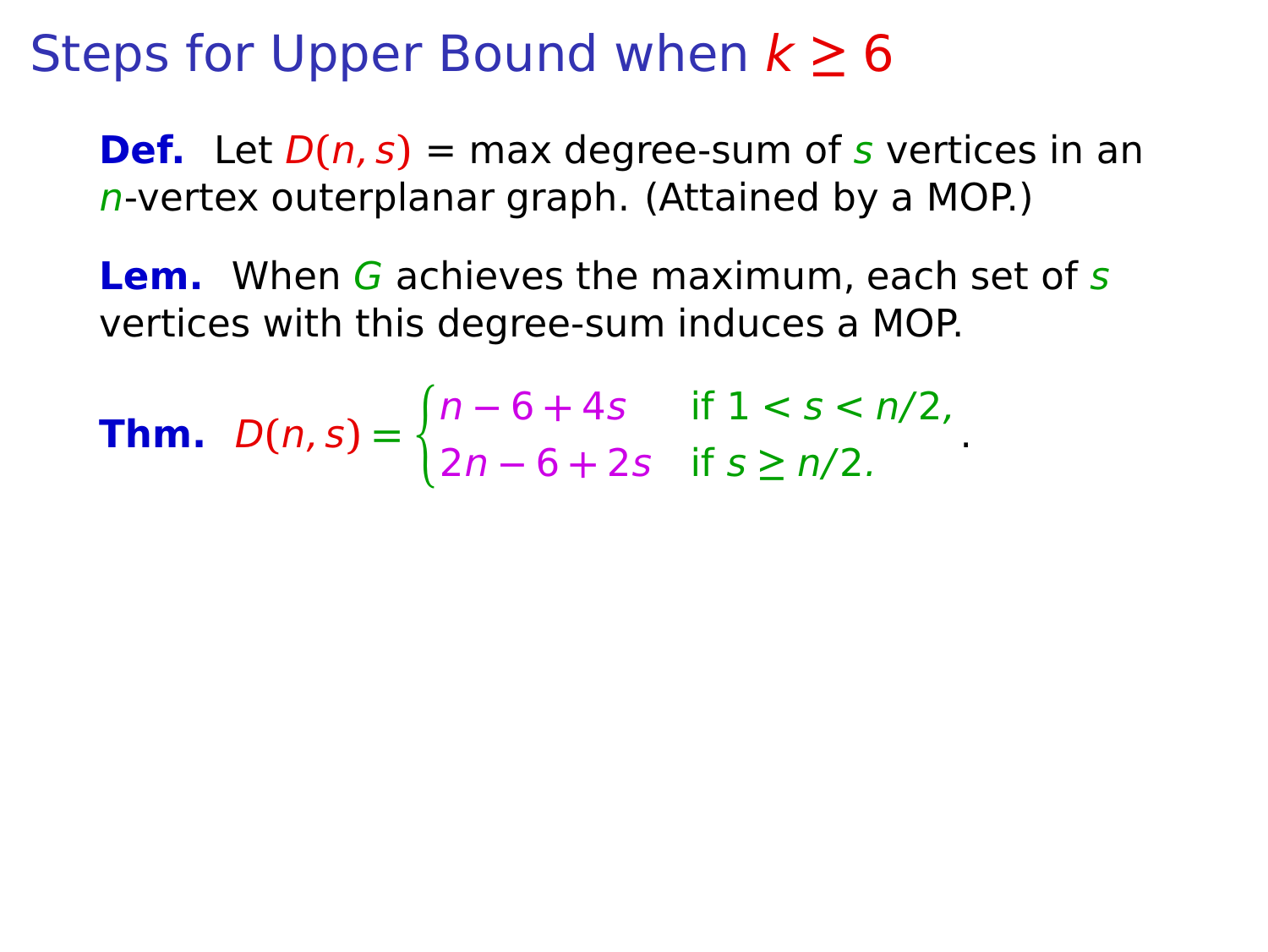**Def.** Let  $D(n, s)$  = max degree-sum of s vertices in an  $n$ -vertex outerplanar graph. (Attained by a MOP.)

**Lem.** When G achieves the maximum, each set of s vertices with this degree-sum induces a MOP.

**Thm.** 
$$
D(n, s) = \begin{cases} n - 6 + 4s & \text{if } 1 < s < n/2, \\ 2n - 6 + 2s & \text{if } s \ge n/2. \end{cases}
$$

**Pf.** To the s vertices with maximum sum, inducing a MOP, s vertices can be added contributing 2 each to the sum, and if  $s < n/2$  the remainder contribute only 1.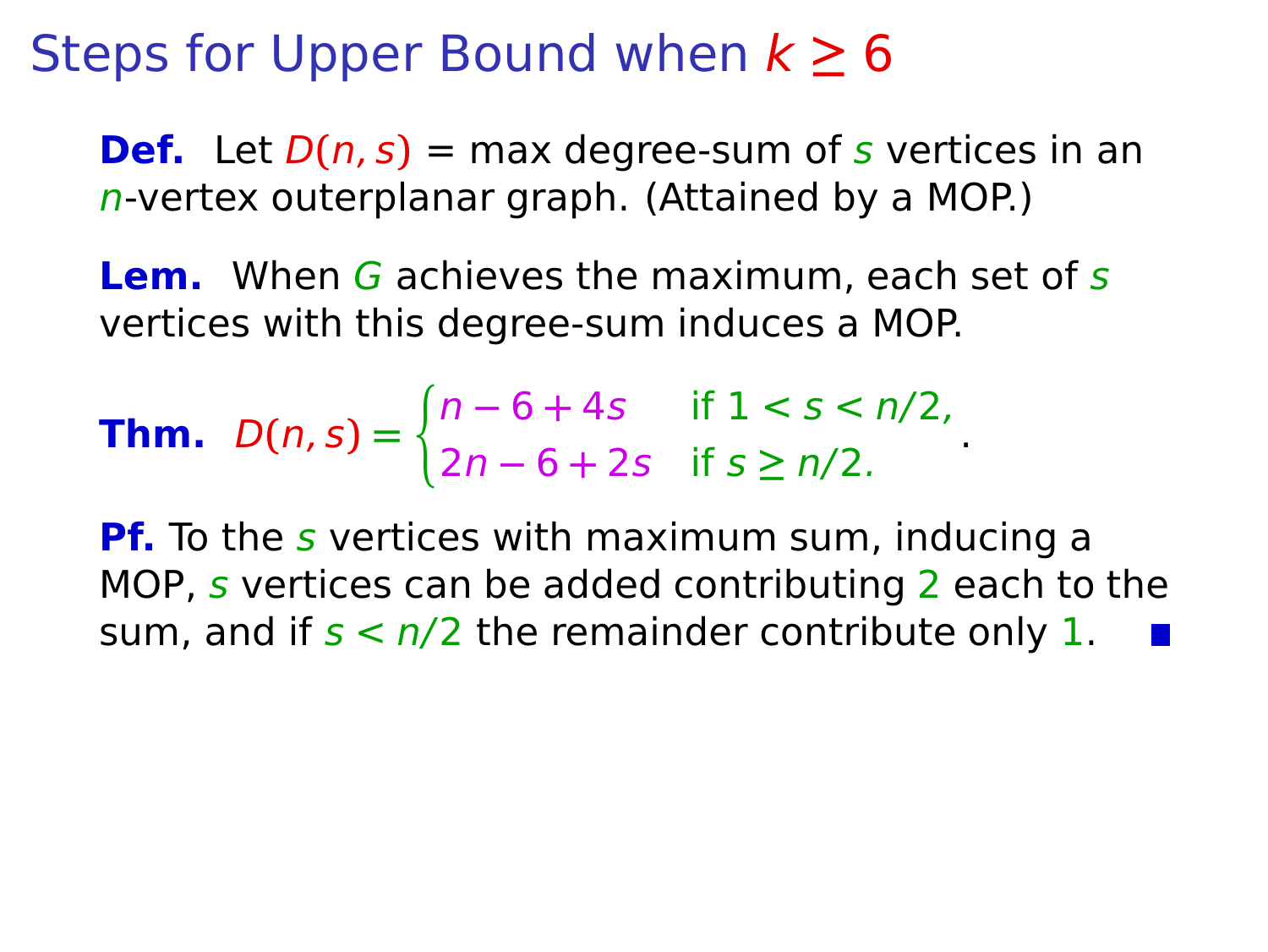**Def.** Let  $D(n, s) = \max$  degree-sum of s vertices in an  $n$ -vertex outerplanar graph. (Attained by a MOP.)

**Lem.** When G achieves the maximum, each set of s vertices with this degree-sum induces a MOP.

.

**Thm.** 
$$
D(n, s) = \begin{cases} n - 6 + 4s & \text{if } 1 < s < n/2, \\ 2n - 6 + 2s & \text{if } s \ge n/2. \end{cases}
$$

**Thm.** If  $k \ge 6$ , then  $\beta_k(n) \le \left\lfloor \frac{n-6}{k-4} \right\rfloor$ .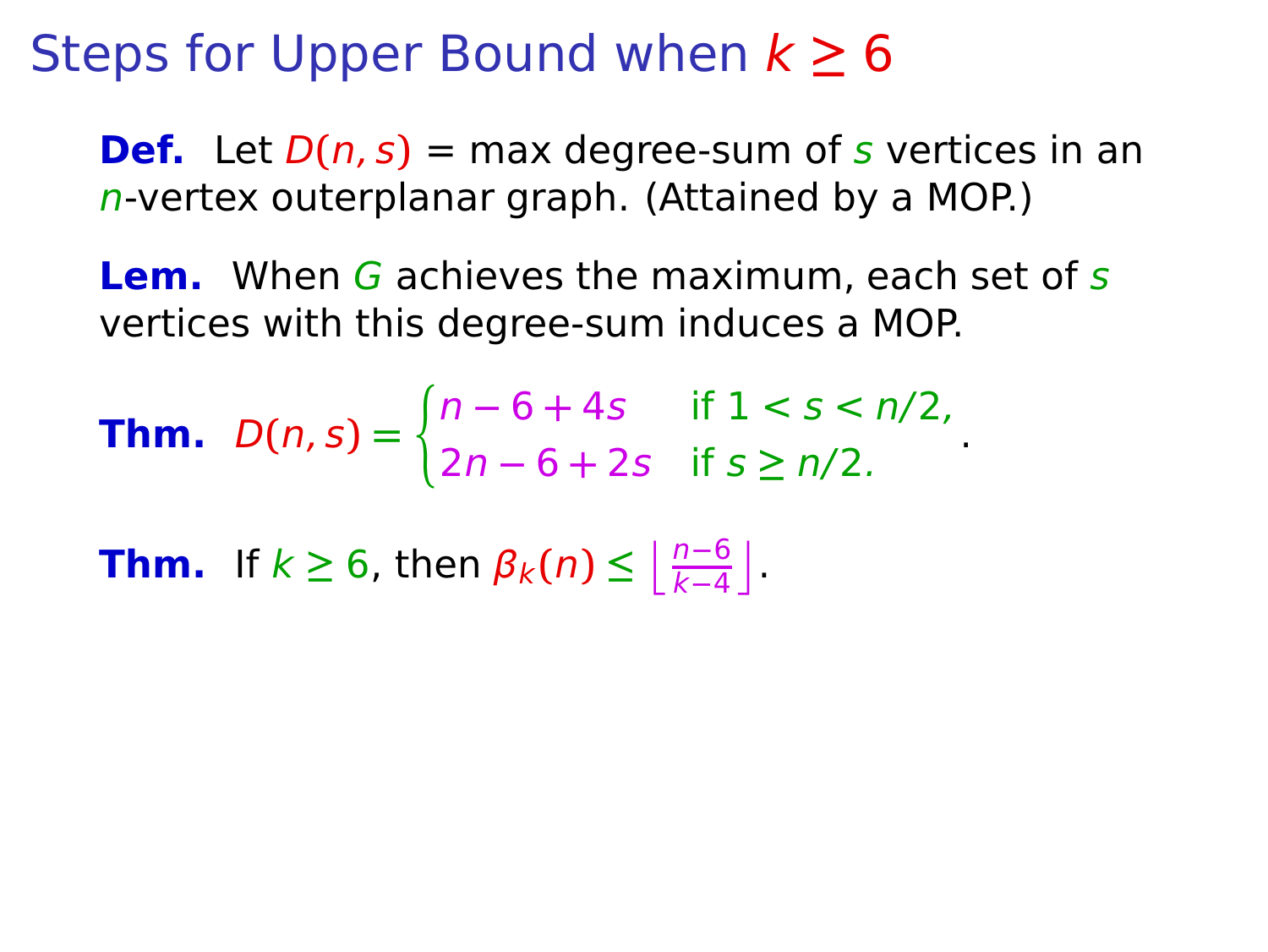**Def.** Let  $D(n, s) = \max$  degree-sum of s vertices in an  $n$ -vertex outerplanar graph. (Attained by a MOP.)

**Lem.** When G achieves the maximum, each set of s vertices with this degree-sum induces a MOP.

**Thm.** 
$$
D(n, s) = \begin{cases} n - 6 + 4s & \text{if } 1 < s < n/2, \\ 2n - 6 + 2s & \text{if } s \ge n/2. \end{cases}
$$

**Thm.** If  $k \ge 6$ , then  $\beta_k(n) \le \left\lfloor \frac{n-6}{k-4} \right\rfloor$ .

**Pf.** The β vertices with degree **≥**k have largest degrees. Set  $s = \beta$ , so  $ks \le D(n, s)$ , with  $D(n, s)$  as above.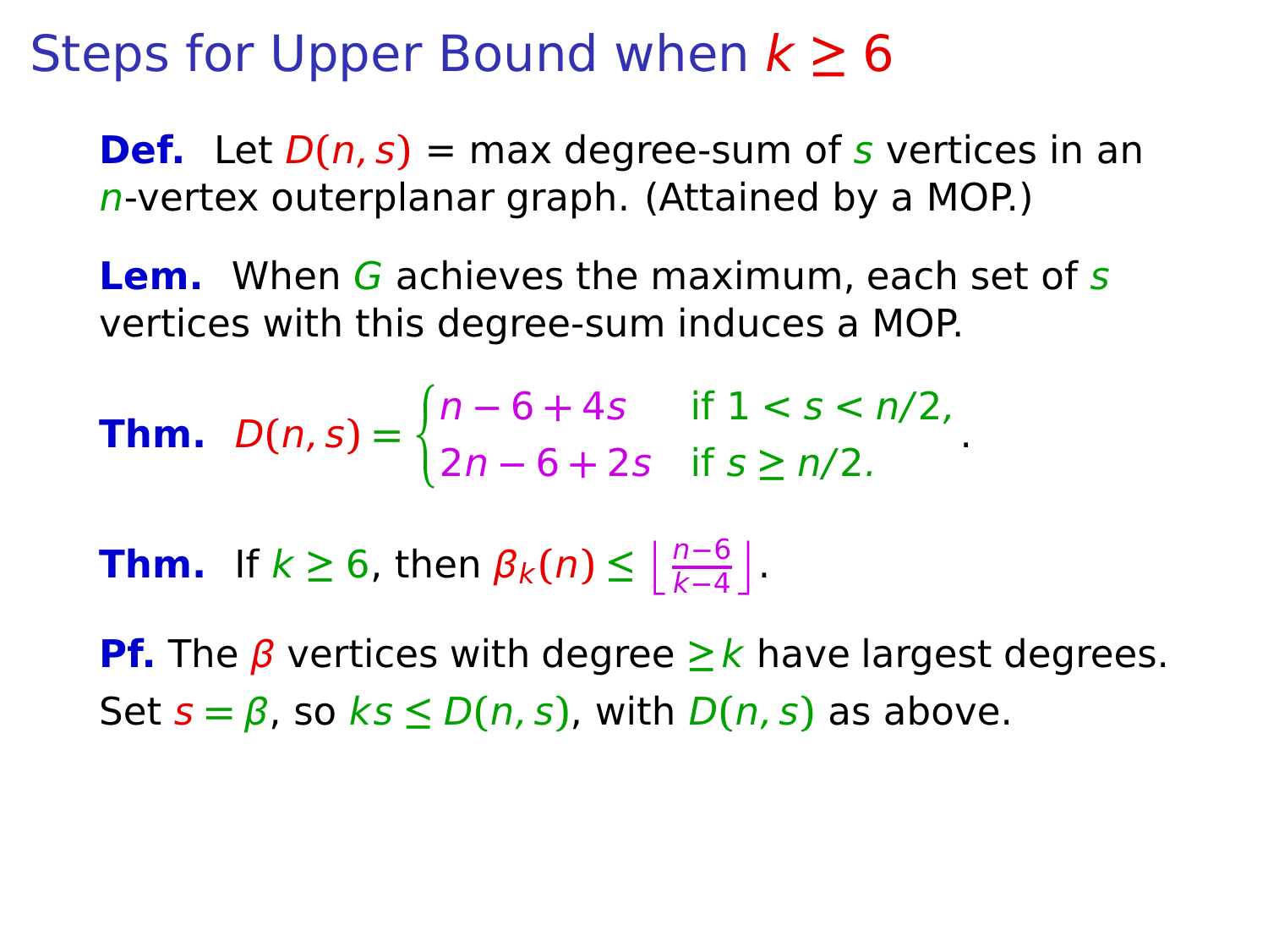**Def.** Let  $D(n, s)$  = max degree-sum of s vertices in an  $n$ -vertex outerplanar graph. (Attained by a MOP.)

**Lem.** When G achieves the maximum, each set of s vertices with this degree-sum induces a MOP.

**Thm.** 
$$
D(n, s) = \begin{cases} n - 6 + 4s & \text{if } 1 < s < n/2, \\ 2n - 6 + 2s & \text{if } s \ge n/2. \end{cases}
$$

**Thm.** If  $k \ge 6$ , then  $\beta_k(n) \le \left\lfloor \frac{n-6}{k-4} \right\rfloor$ .

**Pf.** The β vertices with degree **≥**k have largest degrees. Set  $s = \beta$ , so  $ks \le D(n, s)$ , with  $D(n, s)$  as above. Now  $k \ge 6$  &  $s \ge n/2$   $\Rightarrow$  6s  $\le k$ s  $\le 2n - 6 + 2s$   $\le 6s - 6$ .